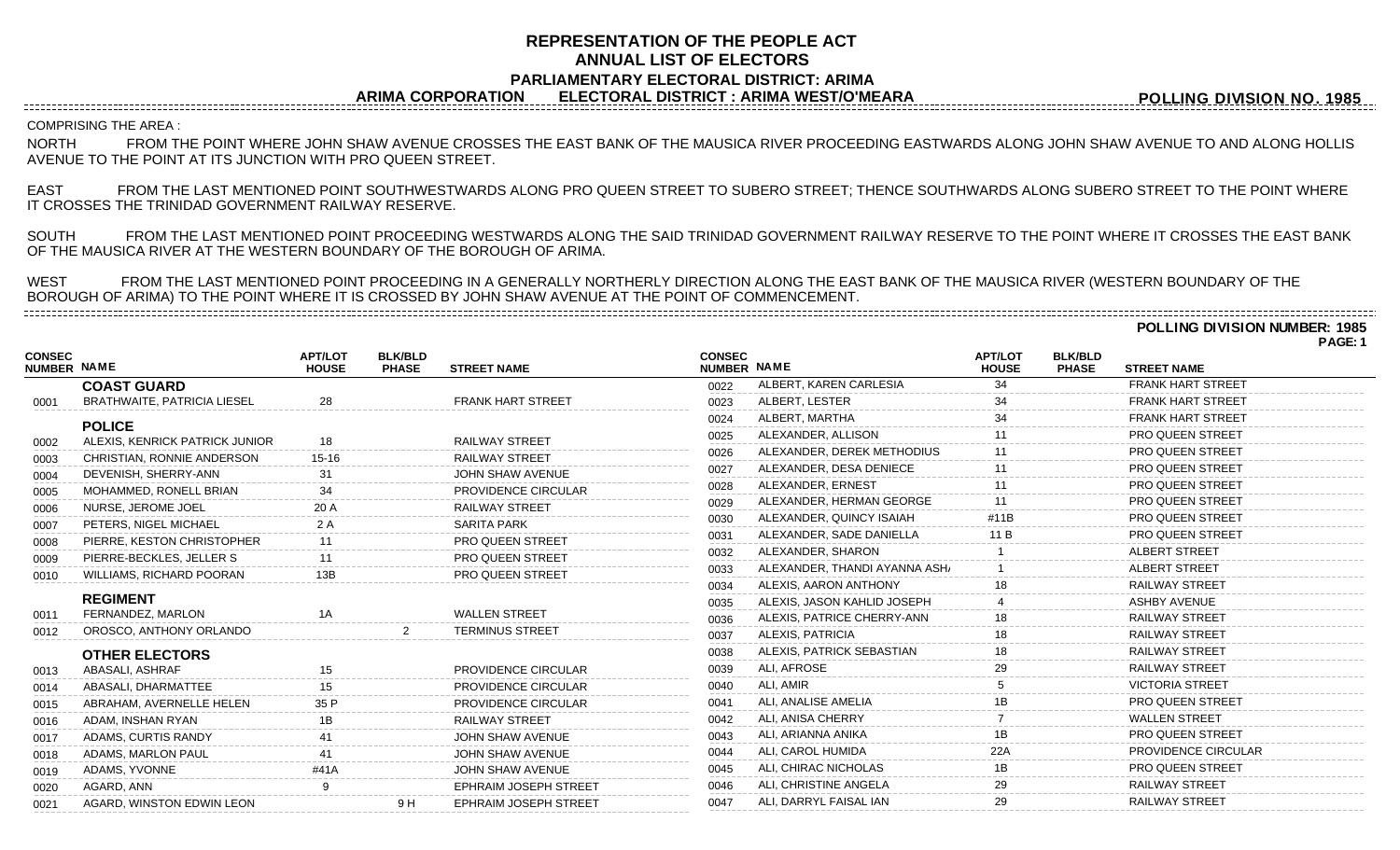| CONSEC             |                              | <b>APT/LOT</b> | <b>BLK/BLD</b> |                          | <b>CONSEC</b> |                                   | <b>APT/LOT</b> | <b>BLK/BLD</b> |                              | PAGE: 2 |
|--------------------|------------------------------|----------------|----------------|--------------------------|---------------|-----------------------------------|----------------|----------------|------------------------------|---------|
| <b>NUMBER NAME</b> |                              | <b>HOUSE</b>   | <b>PHASE</b>   | <b>STREET NAME</b>       | NUMBER NAME   |                                   | <b>HOUSE</b>   | <b>PHASE</b>   | <b>STREET NAME</b>           |         |
| 0048               | ALI, DARWIN HAYES SANDOR     | 17             |                | PROVIDENCE CIRCULAR      | 0092          | ASSING, TRACY KIM                 | 21             |                | <b>FRANK HART STREET</b>     |         |
| 0049               | ALI, DARYL IMTIAZ            | 29             |                | <b>RAILWAY STREET</b>    | 0093          | ATTONG, CHALYSE NINA              | #9             |                | <b>FRANK HART STREET</b>     |         |
| 0050               | ALI, FAREEZ                  | 29             |                | <b>RAILWAY STREET</b>    | 0094          | ATTONG, CHRISTIAN NICHOLAS        | #9             |                | <b>FRANK HART AVENUE</b>     |         |
| 0051               | ALI, FARESHAH CRYSTAL        | #29            |                | <b>RAILWAY STREET</b>    | 0095          | AUSTIN, NICHOLAS CHARLES          |                |                | <b>EPHRAIM JOSEPH STREET</b> |         |
| 0052               | ALI, GEMMA TAHEAR            |                |                | <b>WALLEN STREET</b>     | 0096          | <b>AUSTIN, PATRICIA</b>           |                |                | <b>EPHRAIM JOSEPH STREET</b> |         |
| 0053               | ALI, HAFIZA CAROL            |                |                | <b>WALLEN STREET</b>     | 0097          | AWONG, DIANNE                     |                | #44-45         | RAILWAY STREET               |         |
| 0054               | ALI. HAZRA                   |                |                | ALBERT STREET            | 0098          | AZIZULLAH, COLENE ABI-GAIL        |                |                | <b>FRANK HART STREET</b>     |         |
| 0055               | ALI, IMRAN                   | LOT B          |                | <b>WALLEN STREET</b>     | 0099          | <b>BAGGOO, NADIAH NICOLA</b>      | 14             |                | <b>FRANK HART STREET</b>     |         |
| 0056               | ALI, IMRAN ANDY              |                |                | <b>WALLEN STREET</b>     | 0100          | <b>BAGGOO, RONALD EARL SASTRI</b> | 0014           |                | <b>FRANK HART STREET</b>     |         |
| 0057               | ALI. JORDAN KAHLID RONALDO   | #4             |                | <b>ASHBY AVENUE</b>      | 0101          | BAGGOO, YASMIN                    | 14             |                | <b>FRANK HART STREET</b>     |         |
| 0058               | ALI, KAMEEL SHAIB            |                | 22A            | PROVIDENCE CIRCULAR      | 0102          | <b>BAIRD, AMOLITA</b>             | 25             |                | <b>JULIE MOSES AVENUE</b>    |         |
| 0059               | ALI, KHAFFIAT ISHMAEL RYAN   | #29            |                | <b>RAILWAY STREET</b>    | 0103          | <b>BAIRD, JACQUELINE MILICENT</b> | 25             |                | <b>JULIE MOSES AVENUE</b>    |         |
| 0060               | ALI, KHALID                  | #4             |                | <b>FRANK HART STREET</b> | 0104          | BAKSH, ALTAF AHMAD                | 2A             |                | <b>PRO QUEEN STREET</b>      |         |
| 0061               | ALI, KHALIL                  | 9A             |                | <b>PRO QUEEN STREET</b>  | 0105          | BAKSH, IZA                        | 2A             |                | <b>PRO QUEEN STREET</b>      |         |
| 0062               | ALI. KIRON ADIL              | LOT B          |                | <b>WALLEN STREET</b>     | 0106          | BAKSH, KENNETH VAUGHN BERNAF      |                |                | <b>PRO QUEEN STREET</b>      |         |
| 0063               | ALI, LESANNE ISABELLE        |                |                | <b>ASHBY AVENUE</b>      | 0107          | <b>BAKSH, RUTHLYN</b>             |                |                | <b>PRO QUEEN STREET</b>      |         |
| 0064               | ALI, MAJIED                  | 9A             |                | <b>PRO QUEEN STREET</b>  | 0108          | BAKSH, SALMA SHERIFFA             | 2A             |                | <b>PRO QUEEN STREET</b>      |         |
| 0065               | ALI, NAZAM                   | 014            |                | <b>WALLEN STREET</b>     | 0109          | BAKSH, SHERIDA HALIMA             | 2A             |                | <b>PRO QUEEN STREET</b>      |         |
| 0066               | ALI, RAGBIR                  | 1B             |                | <b>PRO QUEEN STREET</b>  | 0110          | BALDEOSINGH, ROGER DALTON         | 11             |                | <b>EPHRAIM JOSEPH STREET</b> |         |
| 0067               | ALI, RENISHA AYANA           | 29             |                | <b>RAILWAY STREET</b>    | 0111          | BALDWIN-YOUNG, MARCIA JULIET      | 20             |                | JOHN SHAW AVENUE             |         |
| 0068               | ALI. RIA AMEERA              | LOT 1 B        |                | <b>WALLEN STREET</b>     | 0112          | <b>BAPTISTE, ELIJAH GREGORY</b>   |                | 2A             | <b>SARITA PARK</b>           |         |
| 0069               | ALI, RIAAZ ANSARI            | 29A            |                | <b>RAILWAY STREET</b>    | 0113          | <b>BAPTISTE, JOSEF</b>            | 7J             |                | <b>EPHRAIM JOSEPH STREET</b> |         |
| 0070               | ALI, RIANN KARIMAH           | # 29 A         |                | <b>VICTORIA STREET</b>   | 0114          | BAPTISTE, SALMEESHA               |                |                | ASHBY AVENUE                 |         |
| 0071               | ALI, RIVALDO CASIMIR IVERSON |                |                | <b>ASHBY AVENUE</b>      | 0115          | BAPTISTE-LOLIER, PAMELA           |                |                | <b>FRANK HART STREET</b>     |         |
| 0072               | ALI, RYAN KARIM              | 29A            |                | <b>RAILWAY STREET</b>    | 0116          | <b>BARROW, ANGELICA</b>           | 21             |                | <b>JULIE MOSES AVENUE</b>    |         |
| 0073               | ALI, SAHAID                  | 9A             |                | <b>PRO QUEEN STREET</b>  | 0117          | <b>BARROW, BELLINA MELISSA</b>    | 23             |                | <b>JULIE MOSES AVENUE</b>    |         |
| 0074               | ALI, SALEEM                  | 29             |                | <b>RAILWAY STREET</b>    | 0118          | BARROW, CANDICE NATAKI            |                | 23             | <b>JULIE MOSES AVENUE</b>    |         |
| 0075               | ALI, SAMIR                   | #29            |                | <b>RAILWAY STREET</b>    | 0119          | <b>BARROW, CURTIS</b>             | 21             |                | <b>JULIE MOSES AVENUE</b>    |         |
| 0076               | ALI, SERISSA AMIRA           | LP 29          |                | <b>RAILWAY STREET</b>    | 0120          | BARROW, GAIL ANN                  | 23             |                | <b>JULIE MOSES AVENUE</b>    |         |
| 0077               | ALI, SHAFFIAT                | 29             |                | <b>RAILWAY STREET</b>    | 0121          | <b>BARROW, PATRICIA</b>           | 23             |                | <b>JULIE MOSES AVENUE</b>    |         |
| 0078               | ALI. SHERENE KAY             | 13             |                | <b>WALLEN STREET</b>     | 0122          | <b>BARROW, TRICIA OLIVIA</b>      | 21             |                | <b>JULIE MOSES AVENUE</b>    |         |
| 0079               | ALI, STEVE AHAMAD            |                |                | <b>WALLEN STREET</b>     | 0123          | BEDDOE, BIANCA JOY                | 12             |                | <b>FRANK HART STREET</b>     |         |
| 0080               | ALI, VASHTI                  |                | 1B             | <b>PRO QUEEN STREET</b>  | 0124          | <b>BEDDOE, KURT</b>               | 12             |                | <b>FRANK HART STREET</b>     |         |
| 0081               | ALI, VERONICA                |                |                | <b>RAILWAY STREET</b>    | 0125          | BEDDOE, MAUREEN                   | 12             |                | <b>FRANK HART STREET</b>     |         |
| 0082               | ALI, YASAAR USAMA BIN KHALID | #4             |                | <b>FRANK HART STREET</b> | 0126          | BEERAY, ANNETTE                   | 2              |                | <b>SARITA PARK</b>           |         |
| 0083               | ALI, ZIBOON                  | 22             |                | PROVIDENCE CIRCULAR      | 0127          | BELCON, DAVE PAUL                 | 13             |                | PROVIDENCE CIRCULAR          |         |
| 0084               | ALKAEV, SVETLANA ISSABELLA   | # 2            |                | ALBERT STREET            | 0128          | BELL-SMYTHE, NATALIE MARIE        | 14             |                | <b>FRANK HART STREET</b>     |         |
| 0085               | ALLEYNE, GLEN                | #18            |                | <b>FRANK HART STREET</b> | 0129          | BESSON, SOPHIA GENELLE            | #24            |                | PROVIDENCE CIRCULAR          |         |
| 0086               | AMOROSO, KION BRIAN          | 21             |                | <b>FRANK HART STREET</b> | 0130          | BHAWANIE, ALLAN GOVINDA           |                | 19             | PROVIDENCE CIRCULAR          |         |
| 0087               | ANDERSON, ALISTER ANTHONY    |                |                | <b>ASHBY AVENUE</b>      | 0131          | <b>BHAWANIE, CLARE</b>            | 19             |                | PROVIDENCE CIRCULAR          |         |
| 0088               | ANDERSON, ALVA               | 38             |                | PROVIDENCE CIRCULAR      | 0132          | <b>BHAWANIE, DENISE</b>           | 19             |                | PROVIDENCE CIRCULAR          |         |
| 0089               | ARMSTRONG, AMOS STEPHEN      |                |                | <b>FRANK HART STREET</b> | 0133          | BHAWANIE-HISLOP, PHENIOLA         | 40             |                | PROVIDENCE CIRCULAR          |         |
| 0090               | ASSEE, CURT OSWALD           | 25             |                | <b>RAILWAY STREET</b>    | 0134          | BHOPA, AMANDA ROSE                | 20             |                | <b>SARITA PARK</b>           |         |
|                    | ASSING, CHE RICKY            | 21             |                | <b>FRANK HART STREET</b> | 0135          | <b>BHOPA, CHANDRA</b>             | 20             |                | <b>SARITA PARK</b>           |         |
| 0091               |                              |                |                |                          |               |                                   |                |                |                              |         |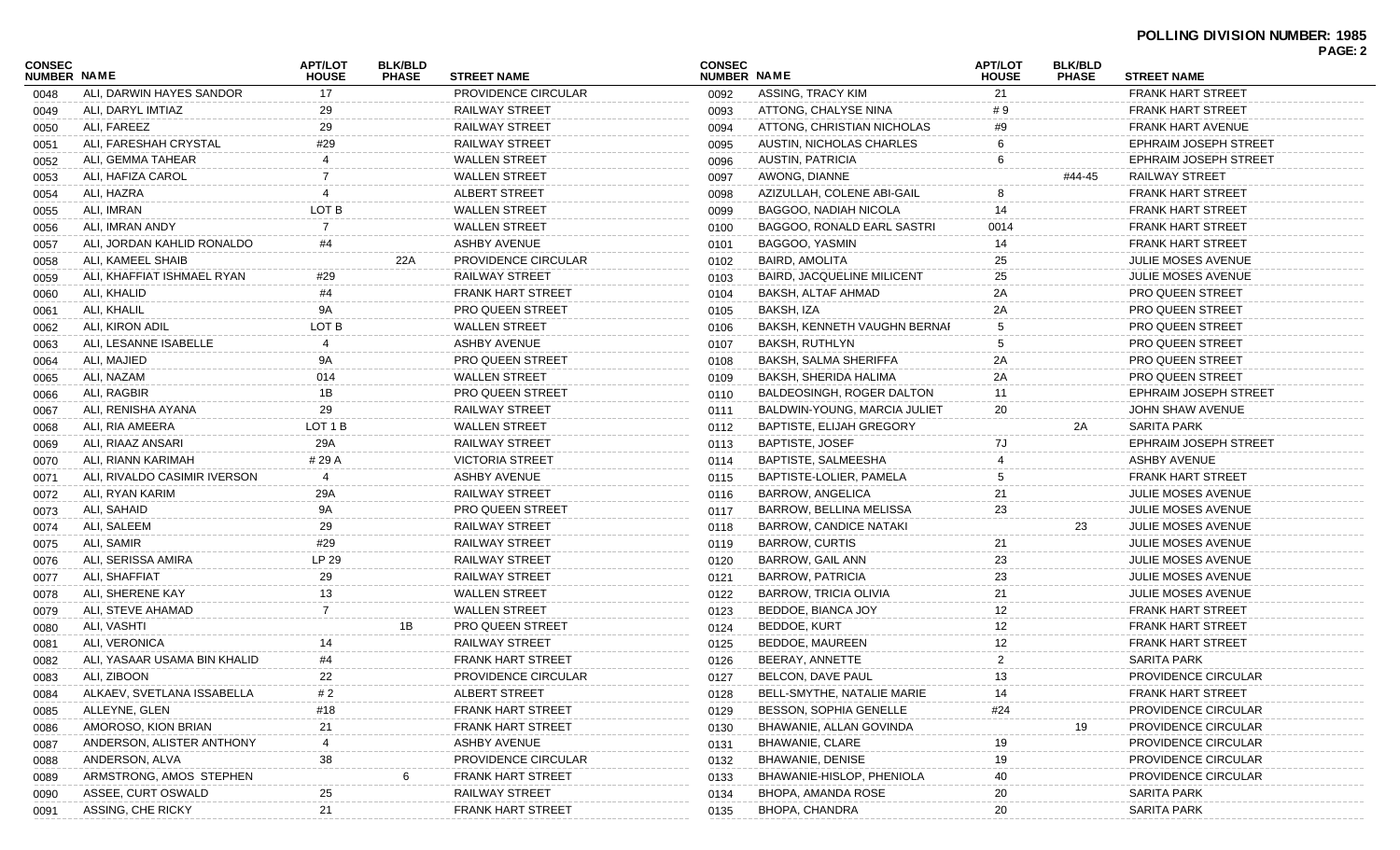| <b>CONSEC</b><br>NUMBER NAME |                                   | <b>APT/LOT</b><br><b>HOUSE</b> | <b>BLK/BLD</b><br><b>PHASE</b> | <b>STREET NAME</b>        | <b>CONSEC</b><br>NUMBER NAME |                                    | <b>APT/LOT</b><br><b>HOUSE</b> | <b>BLK/BLD</b><br><b>PHASE</b> | <b>STREET NAME</b>         |  |
|------------------------------|-----------------------------------|--------------------------------|--------------------------------|---------------------------|------------------------------|------------------------------------|--------------------------------|--------------------------------|----------------------------|--|
| 0136                         | BHOPA, EDWARD AHMAD               | 20                             |                                | <b>SARITA PARK</b>        | 0180                         | <b>BROOKS, PATRICIA ANN</b>        | 2                              |                                | <b>VICTORIA STREET</b>     |  |
| 0137                         | BHOPA, EDWARD ANDERSON            | 20                             |                                | <b>SARITA PARK</b>        | 0181                         | BROWN, CARLA ELIZABETH             |                                |                                | <b>VICTORIA STREET</b>     |  |
| 0138                         | BHOPA, SHAMOON                    | #10                            |                                | PROVIDENCE CIRCULAR       | 0182                         | BROWN, CLYTUS EMMANUEL             |                                |                                | <b>VICTORIA STREET</b>     |  |
| 0139                         | <b>BISHOP, SANDRA</b>             |                                |                                | <b>SARITA PARK</b>        | 0183                         | BROWN, RONALD JOEL                 |                                |                                | <b>VICTORIA STREET</b>     |  |
| 0140                         | BLAKE, ALANA KALYSSA              | 34                             |                                | <b>RAILWAY STREET</b>     | 0184                         | BROWN-GARBO TROSS, HAZEL MIC       | 3                              |                                | <b>VICTORIA STREET</b>     |  |
| 0141                         | BLAKE, ANN MARIE                  | 34                             |                                | <b>RAILWAY STREET</b>     | 0185                         | <b>BROWNE, NORINE</b>              | 32                             |                                | PROVIDENCE CIRCULAR        |  |
| 0142                         | BLAKE, CRYSTALANN                 | 10                             |                                | <b>VICTORIA STREET</b>    | 0186                         | <b>BURRIS, DELROY SYLVESTER</b>    | TH <sub>5</sub>                |                                | PROVIDENCE CIRCULAR        |  |
| 0143                         | <b>BLAKE, ENRICO PIUS</b>         | 34                             |                                | <b>RAILWAY STREET</b>     | 0187                         | <b>BYNG, NADIA RACHAEL</b>         |                                |                                | <b>VICTORIA STREET</b>     |  |
| 0144                         | <b>BLAKE, GREGORY BENEDICT</b>    | 34                             |                                | <b>RAILWAY STREET</b>     | 0188                         | BYNG, NIA LAVERNE                  |                                |                                | <b>VICTORIA STREET</b>     |  |
| 0145                         | <b>BLAKE, MICHAEL EPIPHERINO</b>  | 34                             |                                | <b>RAILWAY STREET</b>     | 0189                         | BYNG, STEVENSON                    |                                |                                | <b>VICTORIA STREET</b>     |  |
| 0146                         | <b>BLAKE, NAOMI GRACE</b>         | 34                             |                                | <b>RAILWAY STREET</b>     | 0190                         | BYNG, WENDY-ANN                    |                                |                                | <b>VICTORIA STREET</b>     |  |
| 0147                         | BLAKE, SHARON FAITH               | #34                            |                                | <b>RAILWAY STREET</b>     | 0191                         | BYNOE, BROOKE DIAVIANNE            | #5C                            |                                | <b>PRO QUEEN STREET</b>    |  |
| 0148                         | BLEASDELL, DESMOND CHRISTOPH      | 34                             |                                | PROVIDENCE CIRCULAR       | 0192                         | CAMACHO, ANGELA                    |                                |                                | <b>VICTORIA STREET</b>     |  |
| 0149                         | BOBB, DAIZLA MICHELLE ELISHA      | 16                             |                                | JULIE MOSES AVENUE        | 0193                         | CAMILLO-CASTILLO, BRIAN            | 42                             |                                | RAILWAY STREET             |  |
| 0150                         | BOISSIERE, SOPHIA SALOME          |                                |                                | <b>VICTORIA STREET</b>    | 0194                         | CAMILLO-CASTILLO, RENEE ELTON      | 42                             |                                | <b>RAILWAY STREET</b>      |  |
| 0151                         | BOISSON, DARA ANDREA              |                                |                                | <b>PRO QUEEN STREET</b>   | 0195                         | CAMILLO-CASTILLO, YUKLIN           | 42                             |                                | <b>RAILWAY STREET</b>      |  |
| 0152                         | BOSTIC, JOYCE JEMMA               | 3A                             |                                | <b>WALLEN STREET</b>      | 0196                         | CARIMBOCAS-BAPTISTE, SIMONE        | 7J                             |                                | <b>WALLEN STREET</b>       |  |
| 0153                         | BOSTIC, NATASHA PATINELLA         | ЗA                             |                                | <b>WALLEN STREET</b>      | 0197                         | CASTILLO, VONETTA CHANTAL          | 20A                            |                                | RAILWAY STREET             |  |
| 0154                         | BOYCE-VINCENT, CAROL-ANN R        | 18                             |                                | <b>JULIE MOSES AVENUE</b> | 0198                         | CEZAIR, ANTHONY PAUL               | 27                             |                                | PROVIDENCE CIRCULAR        |  |
| 0155                         | BOYD, STEPHEN                     |                                |                                | <b>ROBINSON CIRCULAR</b>  | 0199                         | CEZAIR, KIMLEE RIHANNA J           | 27                             |                                | <b>PROVIDENCE CIRCULAR</b> |  |
| 0156                         | <b>BRADSHAW, CARL</b>             |                                |                                | <b>PRO QUEEN STREET</b>   | 0200                         | CEZAIR, MICKEY BONIFACE            | #27                            |                                | <b>PROVIDENCE CIRCULAR</b> |  |
| 0157                         | BRADSHAW, CECIL ANDREW            |                                |                                | PRO QUEEN STREET          | 0201                         | CEZAIR, SHELDON BERNARD            | 27                             |                                | PROVIDENCE CIRCULAR        |  |
| 0158                         | BRADSHAW, DAVID                   | 21                             |                                | PRO QUEEN STREET          | 0202                         | CHALMERS-OROSCO, COLLETTE C        | $\overline{2}$                 |                                | <b>TERMINUS STREET</b>     |  |
| 0159                         | BRADSHAW, DAVID THEODORE          | 21                             |                                | <b>PRO QUEEN STREET</b>   | 0203                         | CHAMBERS, COLIN PAUL               | 26                             |                                | <b>PROVIDENCE CIRCULAR</b> |  |
| 0160                         | <b>BRADSHAW, INGRID CHRISTINE</b> |                                |                                | <b>PRO QUEEN STREET</b>   | 0204                         | CHAMBERS, FRANKA MARIA             | 26                             |                                | PROVIDENCE CIRCULAR        |  |
| 0161                         | BRADSHAW, OWEN                    |                                |                                | PRO QUEEN STREET          | 0205                         | CHAMBERS, SARAH MARINA             | 26                             |                                | <b>PROVIDENCE CIRCULAR</b> |  |
| 0162                         | BRADSHAW, PETRA LISA A            |                                | 26                             | PROVIDENCE CIRCULAR       | 0206                         | <b>CHARLES, CALECHE MARIE</b>      | 5                              |                                | <b>VICTORIA STREET</b>     |  |
| 0163                         | BRADSHAW, SELWYN DEXTER           |                                |                                | <b>PRO QUEEN STREET</b>   | 0207                         | <b>CHARLES, DENIECE ANTOINETTE</b> |                                |                                | <b>FRANK HART STREET</b>   |  |
| 0164                         | BRADSHAW, STEPHEN ADOLPHUS        | #2                             |                                | PRO QUEEN STREET          | 0208                         | CHARLES, GREGORY FABIAN A          |                                |                                | <b>FRANK HART AVENUE</b>   |  |
| 0165                         | <b>BRADSHAW, YVONNE SHEILA</b>    | 21                             |                                | PRO QUEEN STREET          | 0209                         | <b>CHARLES, GREGORY FABIEN</b>     |                                |                                | <b>FRANK HART STREET</b>   |  |
| 0166                         | BRATHWAITE, AYOOLA CERLENE N      | #28                            |                                | <b>FRANK HART STREET</b>  | 0210                         | CHRISTIAN, ANTHONY                 | 15                             |                                | RAILWAY STREET             |  |
| 0167                         | BRATHWAITE, CYNTHIA               | 28                             |                                | FRANK HART STREET         | 0211                         | CHRISTIAN, MYROON                  | 15                             |                                | RAILWAY STREET             |  |
| 0168                         | BRATHWAITE, KELVIN MATTHEW        | 28                             |                                | <b>FRANK HART STREET</b>  | 0212                         | CHRISTIAN-THOMAS, RIA J            | 15                             |                                | RAILWAY STREET             |  |
| 0169                         | BRATHWAITE, PHYLLIS MAKEDA M      | #28                            |                                | <b>FRANK HART STREET</b>  | 0213                         | <b>CHRISTO, SARAH PATRICE</b>      | 1В                             |                                | <b>RAILWAY STREET</b>      |  |
| 0170                         | BRATHWAITE, RENEE AYANNA          | #28                            |                                | <b>FRANK HART STREET</b>  | 0214                         | CHUNG, RHEANN JACINTA              | #42                            |                                | <b>RAILWAY STREET</b>      |  |
| 0171                         | BRATHWAITE, RUSSELL               | 28                             |                                | FRANK HART STREET         | 0215                         | CIELTO-COLLINS, ENID               |                                |                                | <b>VICTORIA STREET</b>     |  |
| 0172                         | <b>BROOKS, CINDY AGNES</b>        |                                |                                | <b>VICTORIA STREET</b>    | 0216                         | CIELTO-WATKINS, SUSAN LEA M        |                                |                                | <b>VICTORIA STREET</b>     |  |
| 0173                         | BROOKS, DEREK ALLAN               |                                |                                | ALBERT STREET             | 0217                         | <b>CLARKE, JIMMY BERNARD</b>       | 27                             |                                | <b>FRANK HART STREET</b>   |  |
| 0174                         | BROOKS, GLEN JEROME               |                                |                                | <b>VICTORIA STREET</b>    | 0218                         | <b>CLAXTON, HUBERT</b>             |                                |                                | JOHN SHAW AVENUE           |  |
| 0175                         | <b>BROOKS, GREGORY</b>            |                                |                                | <b>VICTORIA STREET</b>    | 0219                         | <b>COMPTON, AMBIKA TAMARA</b>      | 25                             |                                | <b>FRANK HART STREET</b>   |  |
| 0176                         | <b>BROOKS, JENNIFER</b>           |                                |                                | <b>VICTORIA STREET</b>    | 0220                         | CONNELL, KELISHA SHANIER           | #8                             |                                | <b>PROVIDENCE CIRCULAR</b> |  |
| 0177                         | <b>BROOKS, KIMBERLY STACEY C</b>  |                                |                                | ALBERT STREET             | 0221                         | CONNELL, WENDY-ANN CHRISTINE       |                                |                                | PROVIDENCE CIRCULAR        |  |
| 0178                         | <b>BROOKS, LESTER GARY</b>        |                                |                                | <b>VICTORIA STREET</b>    | 0222                         | CONSTANTINE, ANDREW                |                                |                                | THE CUL-DE-SAC             |  |
| 0179                         | <b>BROOKS, MICHAEL</b>            |                                |                                | ALBERT STREET             | 0223                         | CONSTANTINE, JONATHAN ANDREV       | #3                             |                                | THE CUL-DE-SAC             |  |
|                              |                                   |                                |                                |                           |                              |                                    |                                |                                |                            |  |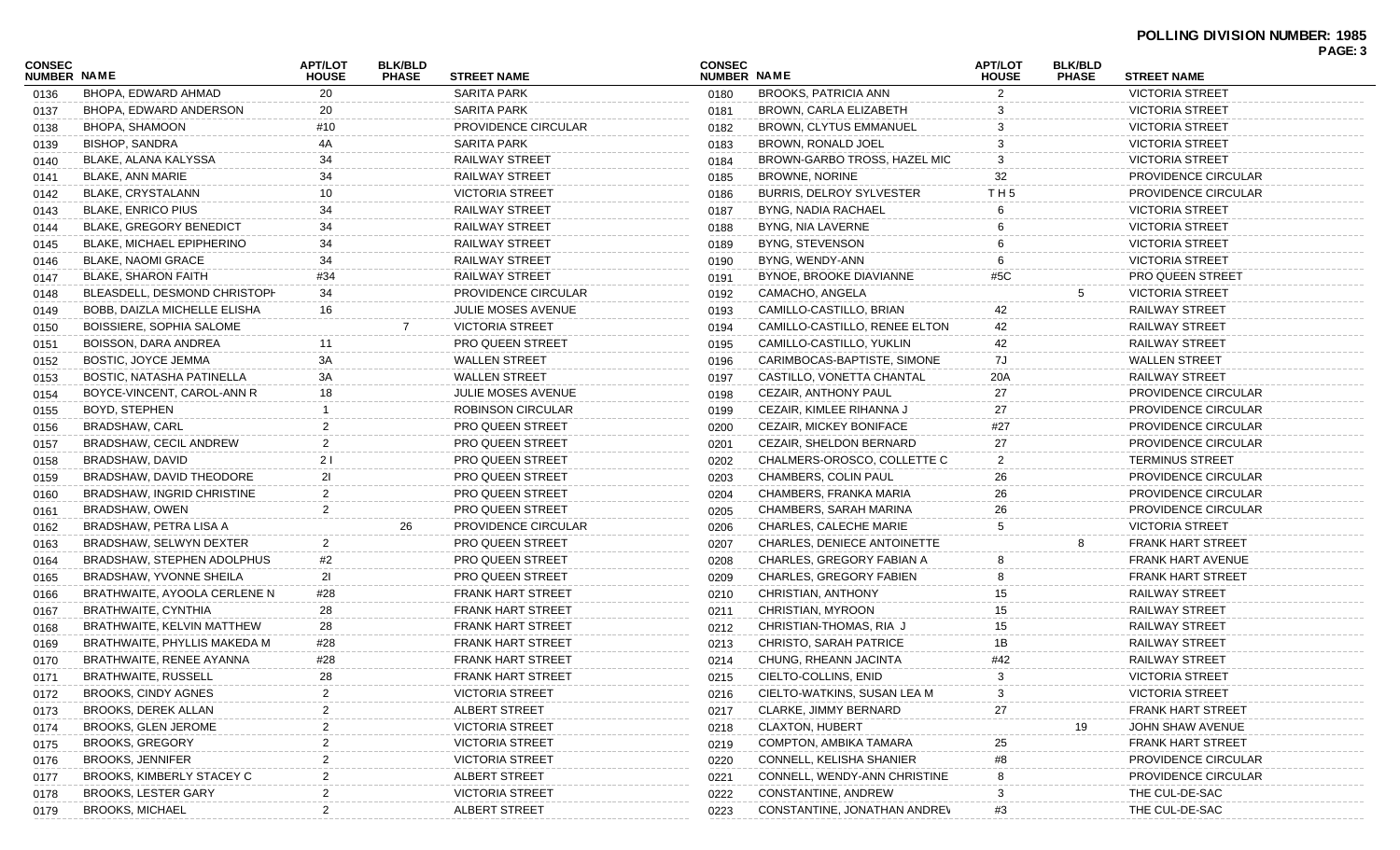## **POLLING DIVISION NUMBER: 1985 PAGE: 4**

| <b>CONSEC</b><br>NUMBER NAME |                                  | <b>APT/LOT</b><br><b>HOUSE</b> | <b>BLK/BLD</b><br><b>PHASE</b> | <b>STREET NAME</b>       | <b>CONSEC</b><br>NUMBER NAME |                                   | <b>APT/LOT</b><br><b>HOUSE</b> | <b>BLK/BLD</b><br><b>PHASE</b> | <b>STREET NAME</b>         | <u>ragl.</u> + |
|------------------------------|----------------------------------|--------------------------------|--------------------------------|--------------------------|------------------------------|-----------------------------------|--------------------------------|--------------------------------|----------------------------|----------------|
| 0224                         | COOPER, KEVIN SEBASTIAN          | 22                             |                                | JULIE MOSES AVENUE       | 0268                         | DURITY, ANN MARIE                 | 20A                            |                                | RAILWAY STREET             |                |
| 0225                         | COOPER, MAUREEN                  | 22                             |                                | JULIE MOSES AVENUE       | 0269                         | EDMUND, ANISA HADIYA              | 37                             |                                | <b>FRANK HART STREET</b>   |                |
| 0226                         | CORRASPE, JENELLE JAMIE          | LP8 #9                         |                                | PROVIDENCE CIRCULAR      | 0270                         | EDMUND, ASHA RIA                  | 37                             |                                | <b>FRANK HART STREET</b>   |                |
| 0227                         | CORYAT, FRANCIS ANDERSON         | 21                             |                                | <b>FRANK HART STREET</b> | 0271                         | EDMUND, JUDITH CATHERINE          | 37                             |                                | <b>FRANK HART STREET</b>   |                |
| 0228                         | CREED, SELWYN JOHN SEBASTIEN     | 2A                             |                                | <b>SARITA PARK</b>       | 0272                         | EDMUND, VERNON ADDAE JR           | 37                             |                                | <b>FRANK HART STREET</b>   |                |
| 0229                         | <b>CREIGHTON, LISA MARIA</b>     |                                |                                | FRANK HART AVENUE        | 0273                         | EDWARDS, CAMILLE OYEKAN           | 39                             |                                | JOHN SHAW AVENUE           |                |
| 0230                         | <b>CREIGHTON, RACINE MARISSA</b> |                                |                                | FRANK HART AVENUE        | 0274                         | EDWARDS, KEITH BARTHOLOMEW        | 13                             |                                | <b>FRANK HART STREET</b>   |                |
| 0231                         | CROSBY, SHERRY GAIL ANN          |                                |                                | <b>FRANK HART STREET</b> | 0275                         | EDWARDS, KIMBERLY MARIE           | 14-15                          |                                | <b>PRO QUEEN STREET</b>    |                |
| 0232                         | CRUICKSHANK, GERALD              |                                |                                | <b>FRANK HART STREET</b> | 0276                         | EDWARDS, LAURA DANIELLA AMAN      |                                |                                | <b>PROVIDENCE CIRCULAR</b> |                |
| 0233                         | CRUICKSHANK, NINA                |                                |                                | <b>FRANK HART STREET</b> | 0277                         | EDWARDS, NADINE                   | 13                             |                                | <b>FRANK HART STREET</b>   |                |
| 0234                         | <b>CUFFIE, HUEY</b>              | 33                             |                                | PROVIDENCE CIRCULAR      | 0278                         | EDWARDS, SHAWN ANTONIO            | #2                             |                                | <b>JULIE MOSES AVENUE</b>  |                |
| 0235                         | CUFFIE, JOELLE REBAH             | #33                            |                                | <b>SARITA PARK</b>       | 0279                         | FARRAY-CONSTANTINE, DENISE A      | 3                              |                                | <b>JULIE MOSES AVENUE</b>  |                |
| 0236                         | CUFFIE, PETREECE AVALON          | 33                             |                                | PROVIDENCE CIRCULAR      | 0280                         | FARRIER-ALEXANDER, ANN MARIE      | 11                             |                                | <b>PRO QUEEN STREET</b>    |                |
| 0237                         | DANIEL, ANDREW                   |                                | 012                            | RAILWAY STREET           | 0281                         | FELIX, DEXTER                     | 29                             |                                | JOHN SHAW AVENUE           |                |
| 0238                         | DANIEL, JANELLE RITA             |                                |                                | <b>VICTORIA STREET</b>   | 0282                         | FELIX, DIANNE MARIA               | 29                             |                                | JOHN SHAW AVENUE           |                |
| 0239                         | DANIEL, NAKEISHA MARIA F         | 12                             |                                | RAILWAY STREET           | 0283                         | FELIX, LETTITIA GILLIAN           | 6/35                           |                                | <b>SARITA PARK</b>         |                |
| 0240                         | DANIEL, STEVE ROBERT             | 0011                           |                                | JULIE MOSES AVENUE       | 0284                         | FERDINAND-PRESTON, SINDY P        |                                |                                | THE CUL-DE-SAC             |                |
| 0241                         | DAVID, CHARMAIN SHARDA           | 1B                             |                                | PRO QUEEN STREET         | 0285                         | FERREIRA, ALMA CLARET             | 12A                            |                                | <b>RAILWAY STREET</b>      |                |
| 0242                         | DAVID, KHOLAHAL                  | 1Β                             |                                | <b>PRO QUEEN STREET</b>  | 0286                         | FORTUNE, DENISE ROXANNE E         |                                |                                | PROVIDENCE CIRCULAR        |                |
| 0243                         | DAVID, NANDKUMARI                | 1B                             |                                | <b>PRO QUEEN STREET</b>  | 0287                         | FRANKLYN, CASANDRA                | 13C                            |                                | <b>RAILWAY STREET</b>      |                |
| 0244                         | DAVID, PRINCE WILLIAM            | 1B                             |                                | <b>PRO QUEEN STREET</b>  | 0288                         | FRENCH, KURT ANTHONY              |                                |                                | RAILWAY STREET             |                |
| 0245                         | DAVID, PRINCESS CHITRA           | 1B                             |                                | PRO QUEEN STREET         | 0289                         | FRENCH, MONIQUE SUSAN             |                                |                                | RAILWAY STREET             |                |
| 0246                         | DAVIS, MARVIN-LEE DAVID          | 38                             |                                | FRANK HART STREET        | 0290                         | FRENCHE, MARCUS JUNIOR            |                                |                                | RAILWAY STREET             |                |
| 0247                         | DAVIS, NIVEA NICOLETTA A         | 38                             |                                | <b>FRANK HART STREET</b> | 0291                         | FRENCHE, RAYMOND                  |                                |                                | RAILWAY STREET             |                |
| 0248                         | DE FREITAS, JEAN-PAUL Z T        |                                | 13A                            | <b>PRO QUEEN STREET</b>  | 0292                         | FRENCHE, RICKY LEON               |                                | 5                              | RAILWAY STREET             |                |
| 0249                         | DE FREITAS, MARY LYN             |                                | 13                             | <b>PRO QUEEN STREET</b>  | 0293                         | GALBARAN-ALI, ANN                 | 29A                            |                                | RAILWAY STREET             |                |
| 0250                         | DE FREITAS, PIERRE FRANCOIS A    | 13A                            |                                | PRO QUEEN STREET         | 0294                         | GALBARAN-ALI, GEETA LATCHMIE C    | LOT <sub>1</sub> B             |                                | <b>WALLEN STREET</b>       |                |
| 0251                         | DE GRAFF, MAUREEN MERYL          |                                |                                | PROVIDENCE CIRCULAR      | 0295                         | GANGARAM, BEVERLEY                | 3                              |                                | <b>PRO QUEEN STREET</b>    |                |
| 0252                         | DE SORMEAUX, RYAN IAN HAYDEN     | 13                             |                                | RAILWAY STREET           | 0296                         | GANGARAM, KRISTY ELENA BHUSH      | 3                              |                                | <b>PRO QUEEN STREET</b>    |                |
| 0253                         | DE SORMEAUX, TYRONE              | 13                             |                                | RAILWAY STREET           | 0297                         | GARCIA-MURRELL, KENDLE-MAE S      | 1 A                            |                                | RAILWAY STREET             |                |
| 0254                         | DE SUZE, CHIVION LYSTRA          |                                | #5                             | <b>VICTORIA STREET</b>   | 0298                         | GARCIA-SURIJILAL, REYNALDO R R    | 14-15                          |                                | PRO QUEEN STREET           |                |
| 0255                         | DE SUZE-BROOKS, FRANCISCA SUZ    |                                |                                | ALBERT STREET            | 0299                         | <b>GEORGE, AGNES</b>              | 36                             |                                | PROVIDENCE CIRCULAR        |                |
| 0256                         | DIAZ, AKILA KARNIVA              |                                |                                | <b>PRO QUEEN STREET</b>  | 0300                         | GEORGE, ALICIA NATASHA            | #34                            |                                | PROVIDENCE CIRCULAR        |                |
| 0257                         | DIAZ, RONALDO SAVION             |                                |                                | <b>PRO QUEEN STREET</b>  | 0301                         | <b>GEORGE, ANDREW CHRISTOPHER</b> | 36                             |                                | PROVIDENCE CIRCULAR        |                |
| 0258                         | DOBSON, ARTHUR GERALD            |                                |                                | <b>VICTORIA STREET</b>   | 0302                         | <b>GEORGE, CHRISTOPHER</b>        | 36                             |                                | PROVIDENCE CIRCULAR        |                |
| 0259                         | DOBSON, KATHLEEN                 |                                |                                | <b>VICTORIA STREET</b>   | 0303                         | <b>GEORGE, CURTIS ELLIOT</b>      | 36                             |                                | PROVIDENCE CIRCULAR        |                |
| 0260                         | DOPSON, KEISHA GERTRUDE          |                                |                                | <b>VICTORIA STREET</b>   | 0304                         | <b>GEORGE, KAREN ERICA</b>        | 36                             |                                | <b>PROVIDENCE CIRCULAR</b> |                |
| 0261                         | DUKE, KATHRYN PATRICIA           | 22                             |                                | <b>FRANK HART STREET</b> | 0305                         | <b>GEORGE, LENNOX ATHALBERT</b>   | 39                             |                                | JOHN SHAW AVENUE           |                |
| 0262                         | DUKE, KERRY RAYMOND              |                                |                                | <b>VICTORIA STREET</b>   | 0306                         | <b>GEORGE, LEON WINSTON</b>       | LP4                            |                                | <b>VICTORIA STREET</b>     |                |
| 0263                         | DUNN, RITA RUBY                  | #18                            |                                | <b>FRANK HART STREET</b> | 0307                         | GEORGE, LUKE ALEX SABASTIAN       |                                |                                | <b>ROBINSON CIRCULAR</b>   |                |
| 0264                         | DUNTIN, ADRIEL EVERSON D         |                                |                                | PROVIDENCE CIRCULAR      | 0308                         | GEORGE, MAUREEN AMANDA            | 36                             |                                | PROVIDENCE CIRCULAR        |                |
| 0265                         | DUNTIN, ALLYSTER EVERARD J       |                                |                                | PROVIDENCE CIRCULAR      | 0309                         | GEORGE, RAYMOND                   | 36                             |                                | <b>PROVIDENCE CIRCULAR</b> |                |
| 0266                         | DUNTIN, DARIEL EVERETT DAMIAN    | #8                             |                                | PROVIDENCE CIRCULAR      | 0310                         | <b>GEORGE, RUDOLPH HENRY</b>      | 28                             |                                | <b>PROVIDENCE CIRCULAR</b> |                |
| 0267                         | DURGHA, DEONARINE                | 32 C                           |                                | ROBINSON CIRCULAR        | 0311                         | <b>GHANY, JAMIE JOEL</b>          | #26                            |                                | PROVIDENCE CIRCULAR        |                |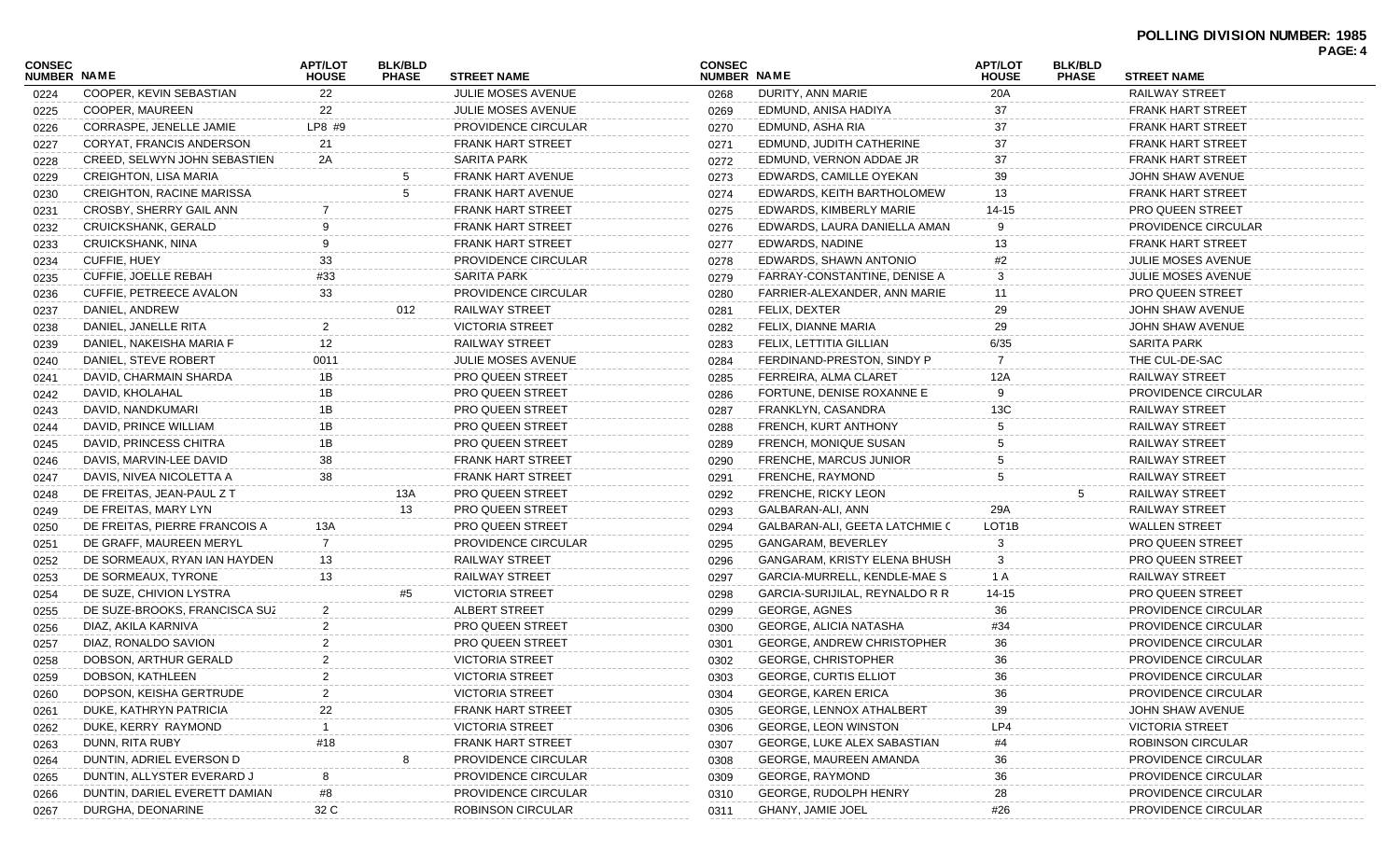| CONSEC<br><b>NUMBER NAME</b> |                                                   | <b>APT/LOT</b><br><b>HOUSE</b> | <b>BLK/BLD</b><br><b>PHASE</b> | <b>STREET NAME</b>         | <b>CONSEC</b><br><b>NUMBER NAME</b> |                                 | <b>APT/LOT</b><br><b>HOUSE</b> | <b>BLK/BLD</b><br><b>PHASE</b> | <b>STREET NAME</b>        | PAGE: 5 |
|------------------------------|---------------------------------------------------|--------------------------------|--------------------------------|----------------------------|-------------------------------------|---------------------------------|--------------------------------|--------------------------------|---------------------------|---------|
| 0312                         | GHANY, NIZAMMADEEN                                | 3                              |                                | <b>ASHBY AVENUE</b>        | 0356                                | HART, VANESSA AMANDA            | 11                             |                                | <b>PRO QUEEN STREET</b>   |         |
| 0313                         | GHANY-CHARLES, ANNISA BEBEE                       | 3                              |                                | <b>ASHBY AVENUE</b>        | 0357                                | HAYNES, CHERYL                  |                                |                                | PROVIDENCE CIRCULAR       |         |
| 0314                         | GHANY-SHERWOOD, MERINA THER                       | 34                             |                                | SARITA PARK                | 0358                                | HAYNES, CYRIL DAMASCUS          |                                |                                | PROVIDENCE CIRCULAR       |         |
| 0315                         | GIBSON, GABRIELLE VALENTINE                       | 5C                             |                                | <b>PRO QUEEN STREET</b>    | 0359                                | HAYNES, EUGENE                  | 39                             |                                | PROVIDENCE CIRCULAR       |         |
| 0316                         | GIBSON, JEAN                                      | 5C                             |                                | <b>PRO QUEEN STREET</b>    | 0360                                | HEERAMAN, LINDA ADELAIDE        |                                |                                | EPHRAIM JOSEPH STREET     |         |
| 0317                         | GIBSON, LESLIE                                    | 5C                             |                                | PRO QUEEN STREET           | 0361                                | HEERAMAN, SUNDAR SUNDARL        |                                |                                | EPHRAIM JOSEPH STREET     |         |
| 0318                         | GIBSON, RONNIE LOUIS                              | $5-C$                          |                                | <b>PRO QUEEN STREET</b>    | 0362                                | HERNANDEZ, JULIAN               | 20                             |                                | FRANK HART STREET         |         |
| 0319                         | GIBSON, SHERRIE-ANNE                              | 5C                             |                                | PRO QUEEN STREET           | 0363                                | HERNANDEZ, LEAH JOY EVA         | 20                             |                                | FRANK HART STREET         |         |
| 0320                         | GITTENS, BERNARD                                  | 18                             |                                | RAILWAY STREET             | 0364                                | HERNANDEZ, PATRICE DAUGHN       | 22                             |                                | FRANK HART STREET         |         |
| 0321                         | GLASGOW, JAVANNA TYANA                            | #2A                            |                                | <b>VICTORIA STREET</b>     | 0365                                | HILLS, NICOLE DANIELLE          |                                |                                | <b>RAILWAY STREET</b>     |         |
| 0322                         | GODWIN, DOREEN AMOY                               | 16                             |                                | <b>JULIE MOSES AVENUE</b>  | 0366                                | HISLOP, NELLON ARTHUR           | 40                             |                                | PROVIDENCE CIRCULAR       |         |
| 0323                         | GOMEZ, DARIAN MICHAEL JUNIOR                      | #29                            |                                | JOHN SHAW AVENUE           | 0367                                | HOSEIN, ADRIAN JONATHON         | 13                             |                                | <b>JULIE MOSES AVENUE</b> |         |
| 0324                         | GONZALES, ISHA                                    |                                |                                | ASHBY AVENUE               | 0368                                | HOSEIN, CHRISTOPHER MUNROE      | 13                             |                                | <b>JULIE MOSES AVENUE</b> |         |
| 0325                         | GONZALES, MICHAEL                                 | 26                             |                                | <b>PROVIDENCE CIRCULAR</b> | 0369                                | HOSEIN, JUSTINE ALEXANDRA       | 13                             |                                | <b>JULIE MOSES AVENUE</b> |         |
| 0326                         | GOODING, NATASHA RONETTE                          | 14                             |                                | <b>WALLEN STREET</b>       | 0370                                | HOSEIN, REANTY                  | 13                             |                                | <b>JULIE MOSES AVENUE</b> |         |
| 0327                         | GOOMANSINGH, JAMEEL ISHAN                         | 13                             |                                | RAILWAY STREET             | 0371                                | HOSEIN, TAJRAMUL                |                                |                                | <b>JULIE MOSES AVENUE</b> |         |
|                              | GOOMANSINGH, ZYARD                                | 13                             |                                | RAILWAY STREET             | 0372                                | HOWELL, RAYMOND                 |                                | #27A                           | PROVIDENCE CIRCULAR       |         |
| 0328                         | GOPIE, SORAYA MALINI                              | 8                              |                                | <b>VICTORIA STREET</b>     | 0373                                | HOWELL, TRISHA LATTOYA PETRA    | 27A                            |                                | PROVIDENCE CIRCULAR       |         |
| 0329                         | GORING, JOAN                                      |                                |                                | ROBINSON CIRCULAR          |                                     | HUDSON, STEPHEN MERVYN          | 23                             |                                | JOHN SHAW AVENUE          |         |
| 0330                         | GOUR, MONA-LISA MARY JUDITH                       | 10                             |                                | <b>PROVIDENCE CIRCULAR</b> | 0374                                | HUGGINS, JOHN                   | 35                             |                                | JOHN SHAW AVENUE          |         |
| 0331                         |                                                   |                                |                                | EPHRAIM JOSEPH STREET      | 0375                                |                                 | 0036                           |                                | RAILWAY STREET            |         |
| 0332                         | <b>GRANT, MICHAEL</b><br><b>GRAY, AKEEL AARON</b> | 11<br>-7                       |                                |                            | 0376                                | HUGGINS-HIKEL, ANN MARIE        | 29                             |                                |                           |         |
| 0333                         |                                                   | 7                              |                                | PROVIDENCE CIRCULAR        | 0377                                | HUNTE, VERONICA JASMIN E        |                                |                                | JOHN SHAW AVENUE          |         |
| 0334                         | GRAY, ROXANNE AYANA                               |                                |                                | PROVIDENCE CIRCULAR        | 0378                                | ISAAC, BETTY ASHLEEN            |                                |                                | ROBINSON CIRCULAR         |         |
| 0335                         | GREAVES, SHARLANE                                 |                                |                                | RAILWAY STREET             | 0379                                | ISAAC, TAMARA RACHELLE NALINI   |                                |                                | ROBINSON CIRCULAR         |         |
| 0336                         | GREENIDGE, ANTHONY JUDE BROV                      | 24                             |                                | <b>JULIE MOSES AVENUE</b>  | 0380                                | <b>ISAAC, WENDY ANN PATRICE</b> |                                |                                | ROBINSON CIRCULAR         |         |
| 0337                         | <b>GREENIDGE, CANDICE LAURA</b>                   | 18                             |                                | PROVIDENCE CIRCULAR        | 0381                                | ISAAC-OLIVER, MARCIA            | LOT <sub>32</sub>              | 45                             | PROVIDENCE CIRCULAR       |         |
| 0338                         | GREENIDGE, SHONELLE DONNA-AN                      | 24                             |                                | <b>JULIE MOSES AVENUE</b>  | 0382                                | JACKMAN, KEVIN MC DONALD        |                                | 2                              | <b>JULIE MOSES AVENUE</b> |         |
| 0339                         | <b>GREENIDGE, TYRA-MARIE ELISE</b>                | #18                            |                                | PROVIDENCE CIRCULAR        | 0383                                | JACKMAN, MAUDE                  |                                | 2                              | <b>JULIE MOSES AVENUE</b> |         |
| 0340                         | <b>GREENIDGE, TYRESE SAVION</b>                   | # 18                           |                                | PROVIDENCE CIRCULAR        | 0384                                | JACKMAN, STELLA LAVERNE ERICA   | 2                              |                                | <b>JULIE MOSES AVENUE</b> |         |
| 0341                         | GRIFFITH-PLENTY, ANITA                            | 14B                            |                                | RAILWAY STREET             | 0385                                | JACKMAN-LEE, SHERRIA STEFANI L  | $\overline{2}$                 |                                | <b>JULIE MOSES AVENUE</b> |         |
| 0342                         | HACKSHAW, ANDERSON                                | 34                             |                                | <b>PROVIDENCE CIRCULAR</b> | 0386                                | JACKMAN-WALFORD, STACEY MARI    | 2                              |                                | <b>JULIE MOSES AVENUE</b> |         |
| 0343                         | HACKSHAW, NATALIE                                 | 11                             |                                | <b>PROVIDENCE CIRCULAR</b> | 0387                                | JAGROOP, DANYRAM                | 10                             |                                | <b>FRANK HART STREET</b>  |         |
| 0344                         | HANIEF, SULIMAN SAYANI MOHAMM                     | 25                             |                                | JOHN SHAW AVENUE           | 0388                                | JAGROOP, PARBATIE SAROGANEE     | 10                             |                                | FRANK HART STREET         |         |
| 0345                         | HANLEY, LESLEY-ANN FRANCISCA                      | 20A                            |                                | RAILWAY STREET             | 0389                                | JAGROOP, VISHMATIE UMA          |                                | 10                             | FRANK HART STREET         |         |
| 0346                         | HARDING, MARSHA ELIZABETH                         | 5A                             |                                | PRO QUEEN STREET           | 0390                                | JAKEER, BIBI NAZIEMA            |                                | 4                              | JULIE MOSES AVENUE        |         |
| 0347                         | HARPER-TYSON, FANA COLETTE M                      | #11                            |                                | PROVIDENCE CIRCULAR        | 0391                                | JAMES, BEVERLEY JOAN            | 2A                             |                                | <b>SARITA PARK</b>        |         |
| 0348                         | HARRICHARAN, DEOCHAND                             | 38                             |                                | RAILWAY STREET             | 0392                                | JAMES, CHARLENE SAMANTHA        | #14A                           |                                | <b>RAILWAY STREET</b>     |         |
| 0349                         | HARRICHARAN, LISA RESHMA                          | #38                            |                                | RAILWAY STREET             | 0393                                | JAMES, DESHON RONALD            | #14-15                         |                                | PRO QUEEN STREET          |         |
| 0350                         | HARRICHARAN, PEARL BERNICE                        | 38                             |                                | RAILWAY STREET             | 0394                                | JAMES, FRANCIS                  | 2A                             |                                | <b>SARITA PARK</b>        |         |
| 0351                         | HARRIS, ONYEKA SHANI                              | 22                             |                                | <b>FRANK HART STREET</b>   | 0395                                | JAMES, GISELLE MARSHA           | 14A                            |                                | <b>RAILWAY STREET</b>     |         |
| 0352                         | HARRY, EWITS                                      |                                |                                | JULIE MOSES AVENUE         | 0396                                | JAMES, NICOLE                   | LP9                            |                                | RAILWAY STREET            |         |
| 0353                         | HART, ADRIAN LORENZ                               |                                | 11                             | PRO QUEEN STREET           | 0397                                | JARDINE, CHERYL                 | 28                             |                                | PROVIDENCE CIRCULAR       |         |
| 0354                         | HART, QUASEY CHRISTIAN                            | 11                             |                                | <b>PRO QUEEN STREET</b>    | 0398                                | JARVIS, CEDRA MARVA             | 37                             |                                | PROVIDENCE CIRCULAR       |         |
| 0355                         | HART, TUERE GERMAINE                              | #11                            |                                | PRO QUEEN STREET           | 0399                                | JEFFREY-CHARLES, GILLIAN C      | 8                              |                                | FRANK HART AVENUE         |         |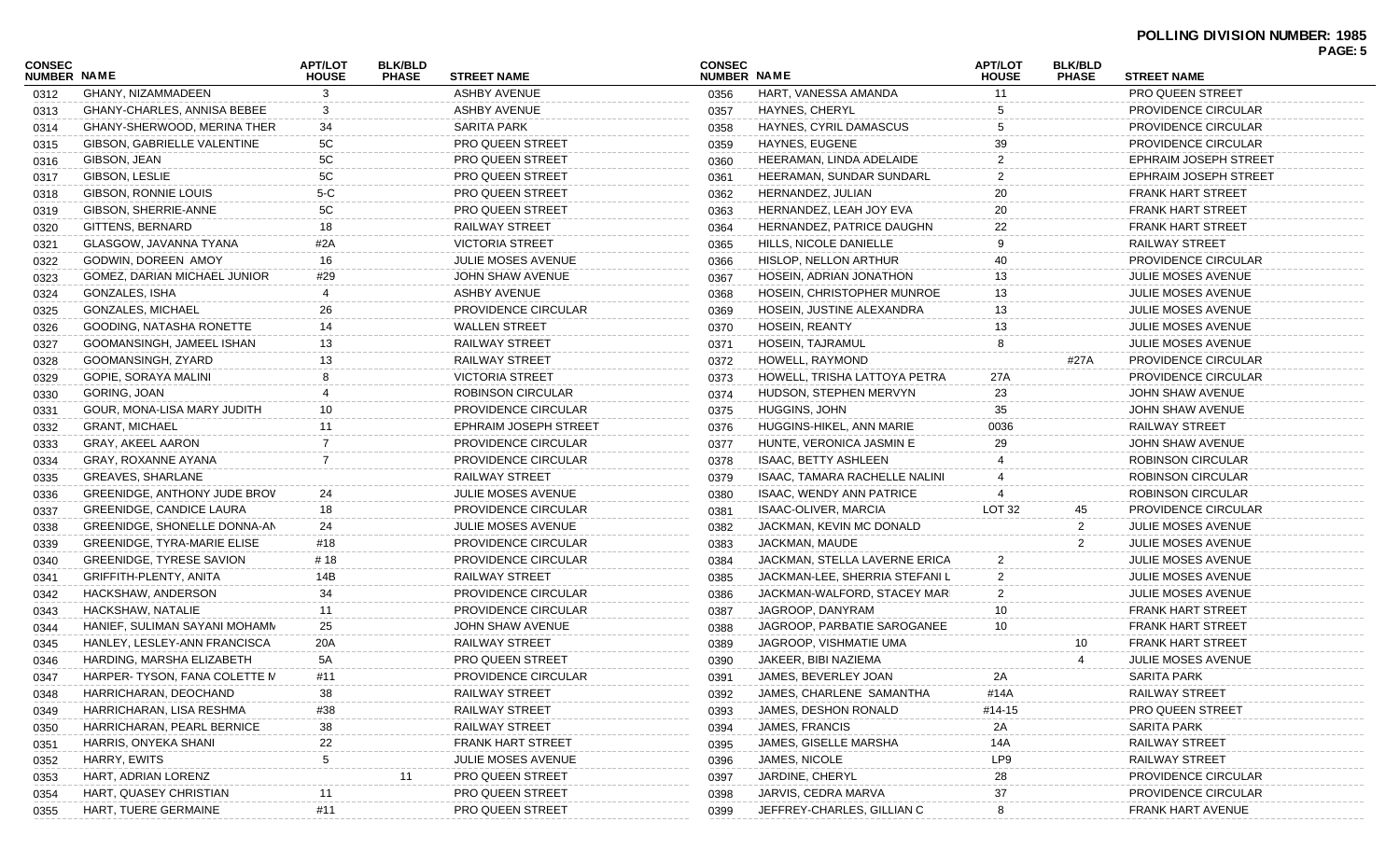| <b>CONSEC</b>      |                                | <b>APT/LOT</b> | <b>BLK/BLD</b> |                              | <b>CONSEC</b> |                                | <b>APT/LOT</b>   | <b>BLK/BLD</b> |                                                | PAGE: 6 |
|--------------------|--------------------------------|----------------|----------------|------------------------------|---------------|--------------------------------|------------------|----------------|------------------------------------------------|---------|
| <b>NUMBER NAME</b> |                                | <b>HOUSE</b>   | <b>PHASE</b>   | <b>STREET NAME</b>           | NUMBER NAME   |                                | <b>HOUSE</b>     | <b>PHASE</b>   | <b>STREET NAME</b>                             |         |
| 0400               | JEREMIAH, SHANIA COLLEEN       | 5              |                | <b>JULIE MOSES AVENUE</b>    | 0444          | LATIFF, CLIVE SEBASTIAN        | 18               |                | PROVIDENCE CIRCULAR                            |         |
| 0401               | JIMINEZ, HAROLD                | 12A            |                | <b>RAILWAY STREET</b>        | 0445          | LATIFF, MARINA                 | 18               |                | PROVIDENCE CIRCULAR                            |         |
| 0402               | JIMINEZ, PEARL                 | 12A            |                | <b>RAILWAY STREET</b>        | 0446          | LAWRENCE, LORI-ANN SASHA       | 3                |                | <b>PRO QUEEN STREET</b>                        |         |
| 0403               | JONES, ANCIL QUINCY            | 3              |                | <b>ASHBY AVENUE</b>          | 0447          | LE BLANC, PAMELA ROSE          |                  |                | <b>RAILWAY STREET</b>                          |         |
| 0404               | JONES, ANIL ANDERSON           |                |                | <b>ASHBY AVENUE</b>          | 0448          | LEE, KION KAREEM PETER         | 2                |                | JULIE MOSES AVENUE                             |         |
| 0405               | JONES, ARNOLD KEVIN            | 3              |                | <b>ASHBY AVENUE</b>          | 0449          | LEWIS, MERYL HYACINTH          |                  | 35A            | <b>PROVIDENCE CIRCULAR</b>                     |         |
| 0406               | JOSEPH, AGNES                  |                |                | THE CUL-DE-SAC               | 0450          | LEWIS, STANLEY MARTIN          | 2                |                | <b>VICTORIA STREET</b>                         |         |
| 0407               | JOSEPH, DULCIE                 |                |                | PRO QUEEN STREET             | 0451          | LEZAMA, CHRISTIAN DOMINIC      | #3               |                | <b>PRO QUEEN STREET</b>                        |         |
| 0408               | JOSEPH, HELENA ELIZABETH       | 30             |                | RAILWAY STREET               | 0452          | LEZAMA, DALE EUSTACE           | 3                |                | <b>PRO QUEEN STREET</b>                        |         |
| 0409               | JOSEPH, JULIET GAYLENE         | 32             |                | <b>SARITA PARK</b>           | 0453          | LEZAMA, HAROLD WILFRED         |                  |                | <b>WALLEN STREET</b>                           |         |
| 0410               | JOSEPH, MARGARET               | 030            |                | <b>RAILWAY STREET</b>        | 0454          | LEZAMA, HAROZA JULIE           |                  |                | <b>PRO QUEEN STREET</b>                        |         |
| 0411               | JOSEPH WILKINSON, ANNE         | 21             |                | <b>FRANK HART STREET</b>     | 0455          | LEZAMA, JEAN-PAUL MIGUEL       | #3               |                | <b>PRO QUEEN STREET</b>                        |         |
| 0412               | JOSEPH-SINGH, MIRANDA INDRANI  | 3              |                | <b>PRO QUEEN STREET</b>      | 0456          | LEZAMA, LAVERNE MEGAN          |                  |                | <b>PRO QUEEN STREET</b>                        |         |
| 0413               | JULIEN, MARK                   | 5B             |                | <b>PRO QUEEN STREET</b>      | 0457          | LOLIER, MICHAEL PARMANAND      |                  |                | <b>FRANK HART STREET</b>                       |         |
| 0414               | KATWAROO-MURPHY, SAVI          | 20             |                | <b>JULIE MOSES AVENUE</b>    | 0458          | LOLIER, PAUL ADRIAN ROMEO D    |                  |                | <b>FRANK HART STREET</b>                       |         |
| 0415               | KERRY, TREVOR AUGUSTINE        | #29            |                | <b>FRANK HART STREET</b>     | 0459          | LOUIS, TRISTON KELLON          | 2                |                | <b>VICTORIA STREET</b>                         |         |
| 0416               | KESHWAH, KEVIN ANDERSON M      |                |                | <b>JULIE MOSES AVENUE</b>    | 0460          | LOVELACE-EDWARDS, PAULA NICO   | APT <sub>3</sub> | 17             | PROVIDENCE CIRCULAR                            |         |
| 0417               | KESHWAH, SASHA SHALANA         | 6              |                | <b>JULIE MOSES AVENUE</b>    | 0461          | LOVELL, NIKEISHA ROXANN        | 15               |                | <b>PROVIDENCE CIRCULAR</b>                     |         |
| 0418               | KHAN, BEVERLY                  | 14             |                | <b>WALLEN STREET</b>         | 0462          | LUE QUI, CHRISTOPHER MARK A    | 2C               |                | <b>PRO QUEEN STREET</b>                        |         |
| 0419               | KHAN, FAREAD FAIZ              | 8Β             |                | PRO QUEEN STREET             | 0463          | LUE QUI, LAWRENCE              | 2C               |                | <b>PRO QUEEN STREET</b>                        |         |
| 0420               | KHAN, KENDALL FAREAD FAIZ      | 8B             |                | <b>PRO QUEEN STREET</b>      | 0464          | MAHABIR, AMANDA SARAH MANULI   |                  |                | <b>FRANK HART STREET</b>                       |         |
| 0421               | KHAN, SALLY                    | 8B             |                | <b>PRO QUEEN STREET</b>      | 0465          | MAHABIR, MICHAYAH              | 41 A             |                | PROVIDENCE CIRCULAR                            |         |
| 0422               | KHAN, SAMANTHA ARIELLE VANNA   | #11            |                | <b>EPHRAIM JOSEPH STREET</b> | 0466          | MAHABIR, RAVI CHRIS            | 11               |                | <b>FRANK HART STREET</b>                       |         |
| 0423               | KHAN, SHAFFIQUE                | 7              |                | <b>EPHRAIM JOSEPH STREET</b> | 0467          | MAHABIR, RHIA CHANTILLY        | 11               |                | <b>FRANK HART STREET</b>                       |         |
| 0424               | KHAN, SHANTON KAIRUS           | $\overline{7}$ |                | <b>EPHRAIM JOSEPH STREET</b> | 0468          | MARIN, CLYDE THOMAS            | 8A               |                | <b>PRO QUEEN STREET</b>                        |         |
| 0425               | KHAN, SVEN SHAFFIQUE           |                |                | <b>EPHRAIM JOSEPH STREET</b> | 0469          | MARIN, JUDY                    | 8A               |                | PRO QUEEN STREET                               |         |
| 0426               | KHAN, WAZIR AHAMED             | 32             |                | <b>PROVIDENCE CIRCULAR</b>   | 0470          | MARIN, MARISSA DIONNE          | 25A              |                | RAILWAY STREET                                 |         |
| 0427               | KHAN-GREAVES, NATASHA ZAHEID.  | 8B             |                | <b>PRO QUEEN STREET</b>      | 0471          | <b>MARIN, MONICA</b>           | 25A              |                | RAILWAY STREET                                 |         |
| 0428               | KNOTT-EDMUND, VERNON           | 37             |                | <b>FRANK HART STREET</b>     | 0472          | MARIN, VALERY                  | 25               |                | RAILWAY STREET                                 |         |
| 0429               | KONDAYYA, NAVEETA YOODAI       |                | 14-15          | <b>PRO QUEEN STREET</b>      | 0473          | MARIN-FIELDS, LIESL ADELLE     | 25A              |                | RAILWAY STREET                                 |         |
| 0430               | KOON KOON, JOSEPH              | 1B             |                | <b>RAILWAY STREET</b>        | 0474          | MARIN-SNAGGS, CHUYENNE ELIZAI  | 25A              |                | RAILWAY STREET                                 |         |
| 0431               | KOON KOON, PETER STEPHAN       | 1B             |                | RAILWAY STREET               | 0475          | MARIN-SNAGGS, TIANNA ADELLE S  | 25A              |                | RAILWAY STREET                                 |         |
| 0432               | LA FOND, NADIA ANILIA          | 25             |                | PROVIDENCE CIRCULAR          | 0476          | MARK, OLIVER                   | # 11             |                | <b>PRO QUEEN STREET</b>                        |         |
| 0433               | LACAILLE, MARTIN ROMANUS C     | 27             |                | JOHN SHAW AVENUE             | 0477          | MARTIN, BEVERLY JOTHLYN        | 9                |                | <b>JULIE MOSES AVENUE</b>                      |         |
| 0434               | LAKE, EULA                     | 3-4            |                | RAILWAY STREET               | 0478          | MARTIN, BHAJSIRIT BLOSSOM C B  | # 20             |                | <b>RAILWAY STREET</b>                          |         |
| 0435               | LAKE, LAURELL ANTOINETTE       | $3 - 4$        |                | RAILWAY STREET               | 0479          | MARTIN, CHANTAL VIANNA         | 9                |                | JULIE MOSES AVENUE                             |         |
| 0436               | LAKE, SHAUN KEVIN              | 3-4            |                | RAILWAY STREET               | 0480          | <b>MARTIN, ELTON LINDSAY</b>   |                  |                | JULIE MOSES AVENUE                             |         |
| 0437               | LALLA, CHELSEA MARIA ANN       | # 35           |                | JOHN SHAW AVENUE             | 0481          | <b>MARTIN, KWESI DOMINIQUE</b> |                  |                | JULIE MOSES AVENUE                             |         |
|                    | LALLA, CHRISTOPHER DANIEL S    | #35            |                | JOHN SHAW AVENUE             | 0482          | MARTIN, LINCOLN ABRAHAM JR     |                  | 20             | RAILWAY STREET                                 |         |
| 0438               | LALLA, COLIN JOSEPH            |                |                | JOHN SHAW AVENUE             |               | MARTIN, MARTHA ESTELLA JEAN    |                  |                | RAILWAY STREET                                 |         |
| 0439               | LALLA, MARIA ANN               | 35             |                | JOHN SHAW AVENUE             | 0483          | MARTINEAU, DON ERROL           | #20              | #22            | <b>FRANK HART STREET</b>                       |         |
| 0440               | LALLA, MICHAEL JAMES KAREEM    | 35             |                | JOHN SHAW AVENUE             | 0484          | MARTINEAU, ZAHRA LA DONNA W    |                  |                |                                                |         |
| 0441               | LANGTAN, MARTIN ANTHONY B      | 35             |                |                              | 0485          | MARTINS, TONICIA SHANIA CLOE   | 22               |                | <b>FRANK HART STREET</b><br><b>SARITA PARK</b> |         |
| 0442               |                                | 35             |                | JOHN SHAW AVENUE             | 0486          |                                | 6                |                |                                                |         |
| 0443               | LANGTAN-HUGGINS, ALICIA EMELD. | 35             |                | JOHN SHAW AVENUE             | 0487          | <b>MATTHEWS, MARLON ROBERT</b> | 14A              |                | RAILWAY STREET                                 |         |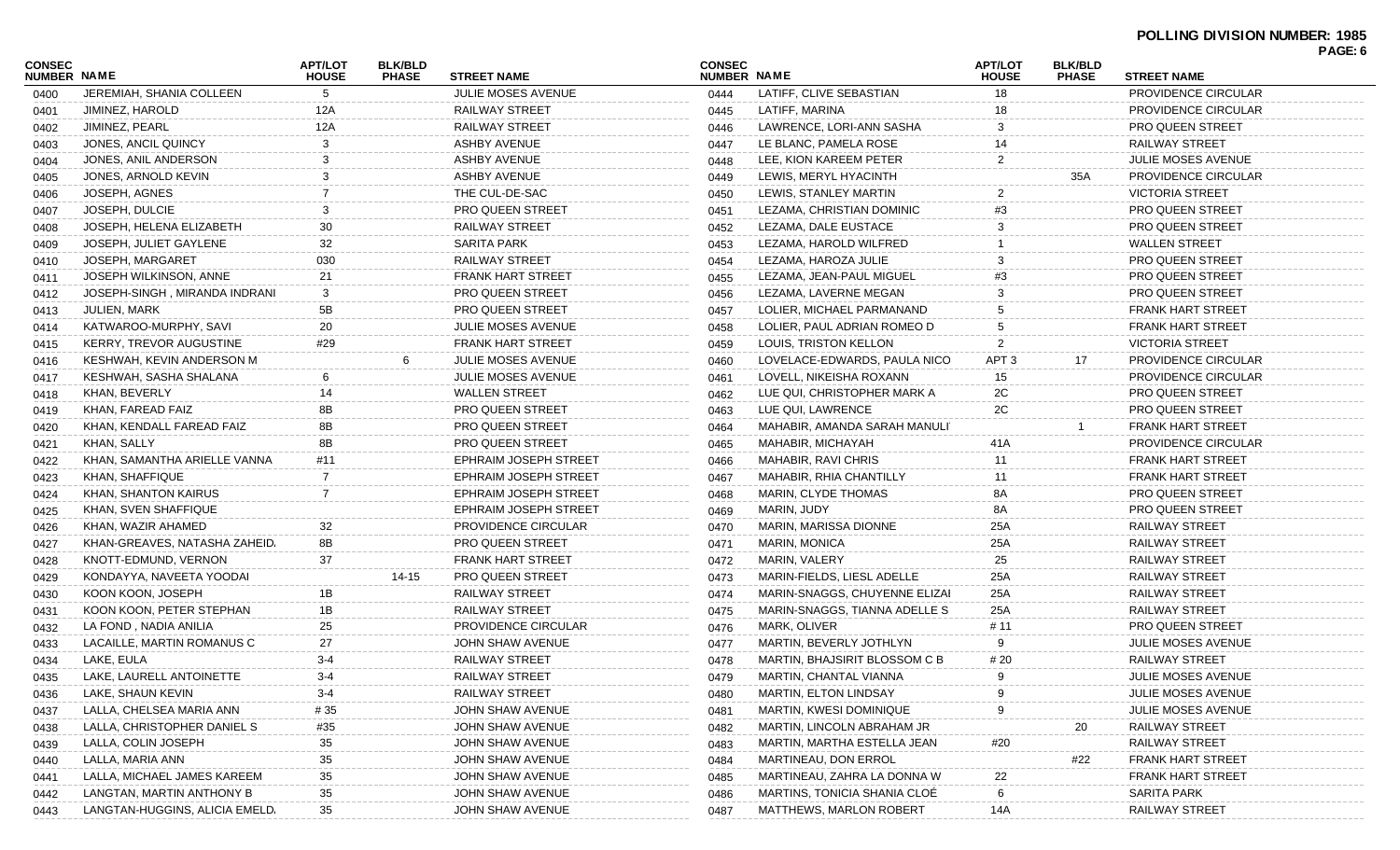| CONSEC<br>NUMBER NAME |                                     | <b>APT/LOT</b><br><b>HOUSE</b> | <b>BLK/BLD</b><br><b>PHASE</b> | <b>STREET NAME</b>         | <b>CONSEC</b><br>NUMBER NAME |                                                     | <b>APT/LOT</b><br><b>HOUSE</b> | <b>BLK/BLD</b><br><b>PHASE</b> | <b>STREET NAME</b>           | PAGE: 7 |
|-----------------------|-------------------------------------|--------------------------------|--------------------------------|----------------------------|------------------------------|-----------------------------------------------------|--------------------------------|--------------------------------|------------------------------|---------|
| 0488                  | MAUGE, SONIA GAIL                   | 8                              |                                | PROVIDENCE CIRCULAR        | 0532                         | NANTON-GRANT, ANN                                   | 11                             |                                | <b>EPHRAIM JOSEPH STREET</b> |         |
| 0489                  | MAUGÉ, KESTON CLEVE RYAN            | 8                              |                                | <b>PROVIDENCE CIRCULAR</b> | 0533                         | NARACE, SATTIE                                      | 7F                             |                                | PRO QUEEN STREET             |         |
| 0490                  | MAYNARD, BARRY RAPHAEL              |                                |                                | <b>JULIE MOSES AVENUE</b>  | 0534                         | NARACE, SHANTY                                      | 3                              |                                | <b>FRANK HART STREET</b>     |         |
| 0491                  | MAYNARD, BRIDGETTE BRITTANY         | 3                              |                                | <b>JULIE MOSES AVENUE</b>  | 0535                         | NELSON, LESLEY-ANN                                  |                                | 23A                            | PROVIDENCE CIRCULAR          |         |
| 0492                  | MAYNARD, JABARI ATIBA BRANDON       | #3                             |                                | <b>JULIE MOSES AVENUE</b>  | 0536                         | NICHOLAS, FELICIA ELIZABETH                         | LP 11                          | 32                             | RAILWAY STREET               |         |
| 0493                  | MAYNARD, SHILLENE BARIANN           | 3                              |                                | <b>JULIE MOSES AVENUE</b>  | 0537                         | NICHOLAS, GREER BLANCHE C                           |                                | 29                             | PROVIDENCE CIRCULAR          |         |
| 0494                  | MC NISH-GIBSON, CURLEEN RAE         | 5 C                            |                                | <b>PRO QUEEN STREET</b>    | 0538                         | NICHOLAS, ILLTIDA                                   | 29                             |                                | PROVIDENCE CIRCULAR          |         |
| 0495                  | MC PHERSON, AVA MARIA               | 19                             |                                | <b>JULIE MOSES AVENUE</b>  | 0539                         | NICHOLAS, LEARIE                                    | 29                             |                                | PROVIDENCE CIRCULAR          |         |
| 0496                  | MEDFORD, DANIEL NICHOLAS            | 14-15                          |                                | <b>PRO QUEEN STREET</b>    | 0540                         | NICHOLAS, LIONEL                                    | 29                             |                                | <b>PROVIDENCE CIRCULAR</b>   |         |
| 0497                  | METIVIER, JACQUELINE                | $\overline{2}$                 |                                | ALBERT STREET              | 0541                         | NICHOLAS, RAYMOND STEPHEN O                         | 29                             |                                | PROVIDENCE CIRCULAR          |         |
| 0498                  | MITCHELLI, JUDY LUCY CHERYL         | $\overline{2}$                 |                                | <b>FRANK HART STREET</b>   | 0542                         | NICOME, CARLENE LOU ANN                             |                                |                                | <b>WALLEN STREET</b>         |         |
| 0499                  | MOHAMMED, AIMEE                     | 14                             |                                | <b>FRANK HART STREET</b>   | 0543                         | NICOME, CLINT JOSHUA                                |                                |                                | <b>WALLEN STREET</b>         |         |
| 0500                  | MOHAMMED, ANAND ADRIAN              | 14                             |                                | <b>WALLEN STREET</b>       | 0544                         | NOBLE, ANTHONY                                      |                                |                                | <b>JULIE MOSES AVENUE</b>    |         |
| 0501                  | MOHAMMED, ASHRAFF                   | 31                             |                                | RAILWAY STREET             | 0545                         | NORIEGA, HYACINTH                                   | 41                             |                                | <b>RAILWAY STREET</b>        |         |
| 0502                  | MOHAMMED, CHRISTINA GENEVIEV        | 19                             |                                | <b>PROVIDENCE CIRCULAR</b> | 0546                         | NORIEGA, KERN STEPHEN                               | 41                             |                                | <b>RAILWAY STREET</b>        |         |
| 0503                  | MOHAMMED, DANIELLE NASEEM           |                                |                                | <b>ASHBY AVENUE</b>        | 0547                         | NORIEGA, KEVIN NIGEL                                |                                |                                | RAILWAY STREET               |         |
| 0504                  | MOHAMMED, DONALD                    | 31                             |                                | RAILWAY STREET             | 0548                         | NORIEGA, STEPHEN                                    | 41                             |                                | <b>RAILWAY STREET</b>        |         |
| 0505                  | MOHAMMED, IMRAN                     | 31                             |                                | RAILWAY STREET             | 0549                         | NOWBUTT, RAINA CHRISTY POOJA                        | #3                             |                                | <b>FRANK HART STREET</b>     |         |
| 0506                  | MOHAMMED, KANILE                    | 8                              |                                | <b>PRO QUEEN STREET</b>    | 0550                         | NUNEZ, MARY LESLIE                                  | 29                             |                                | <b>FRANK HART STREET</b>     |         |
| 0507                  | MOHAMMED, KHALEEB NAIL ISAAC        |                                |                                | <b>JULIE MOSES AVENUE</b>  | 0551                         | OJEER, BILAL AHMAD                                  | #1                             |                                | FRANK HART AVENUE            |         |
| 0508                  | MOHAMMED, NAIEEM SHAH               |                                |                                | <b>JULIE MOSES AVENUE</b>  | 0552                         | OLIVER, IAN VALLAN                                  | <b>LOT 32</b>                  | 45                             | PROVIDENCE CIRCULAR          |         |
|                       | MOHAMMED, NAZMIN                    |                                |                                | <b>JULIE MOSES AVENUE</b>  | 0553                         | OLIVER, MARY                                        |                                |                                | PROVIDENCE CIRCULAR          |         |
| 0509                  | MOHAMMED, RASHIDA                   | 3                              |                                | <b>PRO QUEEN STREET</b>    | 0554                         | OLIVER, RIANNA ARIANE TENESHIA                      | 45                             |                                | PROVIDENCE CIRCULAR          |         |
| 0510                  | MOHAMMED, RYAN MONTAZ               | 3                              |                                | <b>PRO QUEEN STREET</b>    |                              | OLIVER, RONDELL EMMANUEL I                          | 45                             |                                | PROVIDENCE CIRCULAR          |         |
| 0511                  |                                     | 8                              |                                | <b>JULIE MOSES AVENUE</b>  | 0555                         |                                                     | 26                             |                                | PROVIDENCE CIRCULAR          |         |
| 0512                  | MOHAMMED, SHERIZA                   |                                |                                | <b>WALLEN STREET</b>       | 0556                         | OLIVER, TRICIA RUTH<br>OLIVER-DUNTIN, DONNA EVERYLL |                                |                                |                              |         |
| 0513                  | <b>MOHAMMED, SHERRIZA SHERENE \</b> | 13                             |                                | RAILWAY STREET             | 0557                         | OLIVIERI, DAVID                                     |                                |                                | PROVIDENCE CIRCULAR          |         |
| 0514                  | MOHAMMED, SUMINTRA                  | 31                             |                                |                            | 0558                         |                                                     | 23A                            |                                | PROVIDENCE CIRCULAR          |         |
| 0515                  | MOHAMMED, TOY                       | 13A                            |                                | RAILWAY STREET             | 0559                         | OLLIVIERE, JAMAL JAHEIM                             | #39                            |                                | PROVIDENCE CIRCULAR          |         |
| 0516                  | MOHAMMED, ZAMEERA                   | 9Α                             |                                | <b>PRO QUEEN STREET</b>    | 0560                         | OLLIVIERE, MARCIA ANNE                              | 39                             |                                | PROVIDENCE CIRCULAR          |         |
| 0517                  | MONROE, CANDICE SOPHIA              |                                |                                | <b>ASHBY AVENUE</b>        | 0561                         | OLLIVIERE, MARIA KIMBERLY                           | 39                             |                                | PROVIDENCE CIRCULAR          |         |
| 0518                  | MORENO, BERNADETTE                  | 10                             |                                | <b>FRANK HART STREET</b>   | 0562                         | OROSCO, AVALON ANN-MARIE                            |                                |                                | <b>VICTORIA STREET</b>       |         |
| 0519                  | MORENO, JUNE MAXINTIA               | LP35P                          |                                | <b>PROVIDENCE CIRCULAR</b> | 0563                         | OROSCO, BARBARA                                     |                                |                                | <b>VICTORIA STREET</b>       |         |
| 0520                  | MUHAMMAD, JERRY HAMIDULLAH          | 12A                            |                                | RAILWAY STREET             | 0564                         | OROSCO, JASON GERVASE                               |                                |                                | <b>TERMINUS STREET</b>       |         |
| 0521                  | MUNGAL, ANNAEUS JAN                 | 3                              |                                | <b>PRO QUEEN STREET</b>    | 0565                         | OROSCO, YOSIAH MISHAEL                              |                                |                                | <b>TERMINUS STREET</b>       |         |
| 0522                  | MUNGAL, SYDNEY NAOMI                | #26                            |                                | PROVIDENCE CIRCULAR        | 0566                         | OSBOURNE, KYN TAMARA                                |                                | 7                              | <b>WALLEN STREET</b>         |         |
| 0523                  | MURPHY, CARL WINSTON PHILLIP        | 20                             |                                | JULIE MOSES AVENUE         | 0567                         | PARAY, CLIFF ANTHONY                                | 11                             |                                | JULIE MOSES AVENUE           |         |
| 0524                  | MURPHY, RYAN ANDREW CARL            | 20                             |                                | JULIE MOSES AVENUE         | 0568                         | PATHEERAM, ARJOON                                   |                                |                                | <b>FRANK HART STREET</b>     |         |
| 0525                  | MURPHY, TREVOR ARTHUR               | 12                             |                                | JULIE MOSES AVENUE         | 0569                         | PEREZ, VANESSA VALERIE                              |                                |                                | <b>FRANK HART STREET</b>     |         |
| 0526                  | MURRELL, BERNADETTE                 | 1A                             |                                | <b>RAILWAY STREET</b>      | 0570                         | PERREIRA, ABIGAIL PRINCESA                          | 12A                            |                                | RAILWAY STREET               |         |
| 0527                  | MURRELL, MICHAEL ALLAN              | 1A                             |                                | RAILWAY STREET             | 0571                         | PERSAD, RALPH RATTAN                                |                                |                                | <b>WALLEN STREET</b>         |         |
| 0528                  | MURRELL, RAPHAEL ANGUS OBIJU        | 1A                             |                                | RAILWAY STREET             | 0572                         | PERSADSINGH, ARNOLD NARESH                          | 2                              |                                | <b>FRANK HART STREET</b>     |         |
| 0529                  | MURRELL, RAWLE ELLIOTT              | 1A                             |                                | <b>RAILWAY STREET</b>      | 0573                         | PERSADSINGH, SABINE ANEILA                          | #2                             |                                | <b>FRANK HART AVENUE</b>     |         |
| 0530                  | NANCOO, KESTON NATHANIEL            | $4-C$                          | 000                            | PRO QUEEN STREET           | 0574                         | PETERS, MARY                                        | 1Α                             |                                | <b>WALLEN STREET</b>         |         |
| 0531                  | NANCOO, STEPHAN NATHANIEL           | 4C                             |                                | PRO QUEEN STREET           | 0575                         | PETERS, MIKHEIL NELSON                              |                                |                                | <b>ASHBY AVENUE</b>          |         |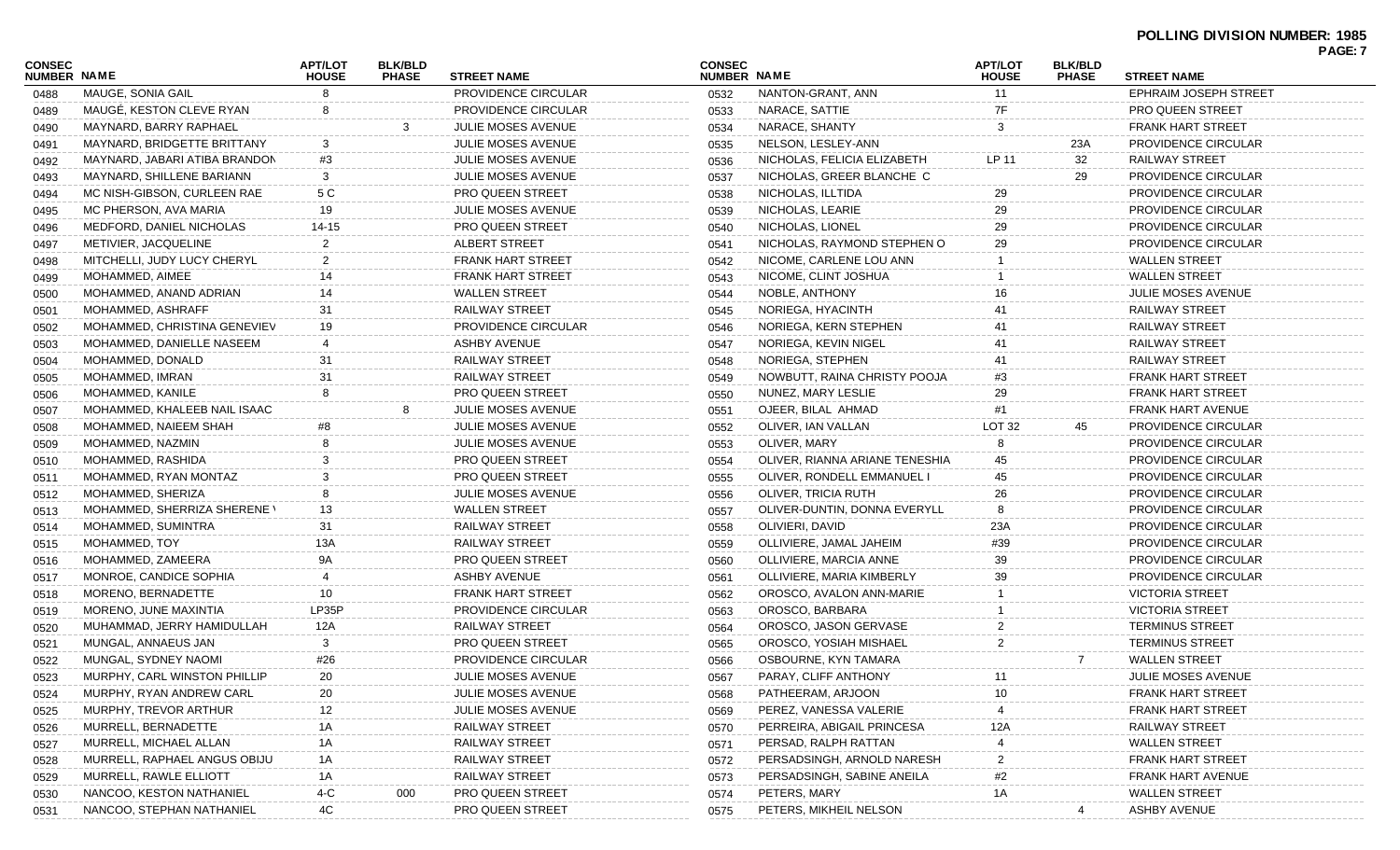| <b>CONSEC</b><br>NUMBER NAME |                               | <b>APT/LOT</b><br><b>HOUSE</b> | <b>BLK/BLD</b><br><b>PHASE</b> | <b>STREET NAME</b>           | <b>CONSEC</b><br>NUMBER NAME |                               | <b>APT/LOT</b><br><b>HOUSE</b> | <b>BLK/BLD</b><br><b>PHASE</b> | <b>STREET NAME</b>           |  |
|------------------------------|-------------------------------|--------------------------------|--------------------------------|------------------------------|------------------------------|-------------------------------|--------------------------------|--------------------------------|------------------------------|--|
| 0576                         | PETERS, NAKITA KEERA THERESA  | 1A                             |                                | <b>WALLEN STREET</b>         | 0620                         | RAMJOHN, CHRISTOPHER          | 26                             |                                | PROVIDENCE CIRCULAR          |  |
| 0577                         | PETERS, PATRICIA              | 1A                             |                                | <b>WALLEN STREET</b>         | 0621                         | RAMJOHN, DARYL IAN            | 34                             |                                | PROVIDENCE CIRCULAR          |  |
| 0578                         | PETERS, PATRICIA CARON        | 21                             |                                | JOHN SHAW AVENUE             | 0622                         | RAMJOHN-GONZALES, ANNE MARIE  | 26                             |                                | PROVIDENCE CIRCULAR          |  |
| 0579                         | PETERS, SHERIFFA              | 1B                             |                                | <b>WALLEN STREET</b>         | 0623                         | RAMKISSOON, SHELLY-ANN        | 24                             |                                | PROVIDENCE CIRCULAR          |  |
| 0580                         | PHILLIP, AARON JEREMIAH S     | 45                             |                                | PROVIDENCE CIRCULAR          | 0624                         | RAMPERSAD, ANTHONY ALOYSIUS   | 37                             |                                | JOHN SHAW AVENUE             |  |
| 0581                         | PHILLIP, ADANA COLEEN         | #9                             |                                | RAILWAY STREET               | 0625                         | RAMPERSAD, JARRYD KIERAN      |                                |                                | <b>JULIE MOSES AVENUE</b>    |  |
| 0582                         | PHILLIP, YOLANDE              | #5 B                           |                                | <b>PRO QUEEN STREET</b>      | 0626                         | RAMPERSAD, JOHN KIERAN        |                                |                                | <b>JULIE MOSES AVENUE</b>    |  |
| 0583                         | PHILLIPS, BERNADETTE          | 41                             |                                | RAILWAY STREET               | 0627                         | RAMPERSAD, RENATA ARIELLE J   |                                |                                | <b>JULIE MOSES AVENUE</b>    |  |
| 0584                         | PHILLIPS, DEON ANCIL          | 27                             |                                | RAILWAY STREET               | 0628                         | RAMPERSAD, VADAWATEE          |                                |                                | <b>JULIE MOSES AVENUE</b>    |  |
| 0585                         | PHILLIPS, DESFIA DERICA R     | #7                             |                                | <b>VICTORIA STREET</b>       | 0629                         | RAMSARAN, ALISSA DANIELLE     | 17                             |                                | <b>FRANK HART STREET</b>     |  |
| 0586                         | PHILLIPS, DESPHIANA ESTHER S  | #7                             |                                | <b>VICTORIA STREET</b>       | 0630                         | RAMSARAN, ANDREW              | 17                             |                                | <b>FRANK HART STREET</b>     |  |
| 0587                         | PHILLIPS, STACEY NATALIE      | 27                             |                                | <b>VICTORIA STREET</b>       | 0631                         | RAMSARAN, DEBRA FRANCILLIA    | 17                             |                                | <b>FRANK HART STREET</b>     |  |
| 0588                         | PIERRE, ALLAN JOSEPH          | 39                             |                                | PROVIDENCE CIRCULAR          | 0632                         | RAMSAROOP, CHERYL             | 6                              |                                | <b>JULIE MOSES AVENUE</b>    |  |
| 0589                         | PIERRE, ERROL EVANS           | 39                             |                                | PROVIDENCE CIRCULAR          | 0633                         | RAMSAROOP, CHRISTOPHER ANTH   |                                |                                | <b>JULIE MOSES AVENUE</b>    |  |
| 0590                         | PIERRE, JEHIEL JUSTIN         |                                |                                | <b>PRO QUEEN STREET</b>      | 0634                         | RAMSAROOP, JOSEPH             |                                |                                | <b>JULIE MOSES AVENUE</b>    |  |
| 0591                         | PIERRE, JOAN ANNIE            |                                |                                | RAILWAY STREET               | 0635                         | REYES, MARY-ANNE ELIZABETH    | #7J                            |                                | <b>WALLEN STREET</b>         |  |
| 0592                         | PIERRE, JOHN DAVE DAVID       | 39                             |                                | PROVIDENCE CIRCULAR          | 0636                         | RIBEIRO, ANALISA              |                                | 16                             | PROVIDENCE CIRCULAR          |  |
| 0593                         | PIERRE, KURT GREGORY          | 11                             |                                | <b>PRO QUEEN STREET</b>      | 0637                         | RICHARDS, KAREM MORRIS        | 29                             |                                | JOHN SHAW AVENUE             |  |
| 0594                         | PIERRE, NEWSALIN GENEVIEVE    |                                |                                | <b>PRO QUEEN STREET</b>      | 0638                         | RICHARDSON, EMMA GEMMA        | 14                             |                                | <b>WALLEN STREET</b>         |  |
| 0595                         | PIERRE, NIGEL BRENDON         |                                |                                | RAILWAY STREET               | 0639                         | RICHARDSON, MELFORD ST.CLAIR  | 14                             |                                | <b>WALLEN STREET</b>         |  |
| 0596                         | PIERRE, REAGAN DECLAN         | 11                             |                                | <b>PRO QUEEN STREET</b>      | 0640                         | <b>RILEY, KESTON JUNIOR</b>   | 41 A                           |                                | PROVIDENCE CIRCULAR          |  |
| 0597                         | PIERRE, VERONICA              | 14                             |                                | <b>JULIE MOSES AVENUE</b>    | 0641                         | ROBERTS, KEVON BERNARD ANDRI  | 10                             |                                | PROVIDENCE CIRCULAR          |  |
| 0598                         | PIERRE, WINSTON BLINSTON BRUN | 39                             |                                | PROVIDENCE CIRCULAR          | 0642                         | ROBERTS, PAMELA ANESTINE ANA! | 10                             |                                | PROVIDENCE CIRCULAR          |  |
| 0599                         | PLENTY, DANIEL                | 14B                            |                                | RAILWAY STREET               | 0643                         | ROBERTS, ROBERTA HELENA ZANI/ | 10                             |                                | PROVIDENCE CIRCULAR          |  |
| 0600                         | PRESTON, MAURICE              | # 7                            |                                | THE CUL-DE-SAC               | 0644                         | ROBERTS, SALLY ANGEL FREDA    | 10                             |                                | PROVIDENCE CIRCULAR          |  |
| 0601                         | PRUDENT, RICHARD ORBON        | 32                             |                                | PROVIDENCE CIRCULAR          | 0645                         | ROBERTS, ZENA LOLA HELEN      | 10                             |                                | PROVIDENCE CIRCULAR          |  |
| 0602                         | QUASH, AINSLEY                |                                |                                | <b>FRANK HART STREET</b>     | 0646                         | ROBINSON, REBEKA JOY LANISHA  | 25                             |                                | <b>JULIE MOSES AVENUE</b>    |  |
| 0603                         | QUASH, KADINE THECLA          |                                |                                | <b>FRANK HART STREET</b>     | 0647                         | RODNEY, ADRIAN RUBEN          |                                | 11                             | <b>PRO QUEEN STREET</b>      |  |
| 0604                         | QUASH, KELVA LUCIA            |                                |                                | <b>FRANK HART STREET</b>     | 0648                         | RODRIGUEZ, ANDRE OSCAR JR     | 36                             |                                | PROVIDENCE CIRCULAR          |  |
| 0605                         | QUASH, VALENTINA              |                                |                                | <b>FRANK HART STREET</b>     | 0649                         | ROGERS, MAKEDA EBONY RUTH     | # 44-47                        |                                | RAILWAY STREET               |  |
| 0606                         | QUASH-STEPHEN, KEISHA VANESIA |                                |                                | <b>FRANK HART STREET</b>     | 0650                         | ROJAS, HUGH JOHN              |                                |                                | PROVIDENCE CIRCULAR          |  |
| 0607                         | QUASHIE, EARL                 | 26                             |                                | <b>FRANK HART STREET</b>     | 0651                         | ROSALES, ALICIA MERCEDES      |                                |                                | ALBERT STREET                |  |
| 0608                         | RAGHUNANAN, EVELYN VINCIE     |                                |                                | <b>EPHRAIM JOSEPH STREET</b> | 0652                         | ROSALES, ANNE CHRISTINA       |                                |                                | ALBERT STREET                |  |
| 0609                         | RAGHUNANAN, LENNOX            |                                |                                | <b>EPHRAIM JOSEPH STREET</b> | 0653                         | ROSALES, COURTNEY             |                                |                                | ALBERT STREET                |  |
| 0610                         | RAHEEM, ABDUL SHAFEEK         |                                |                                | ALBERT STREET                | 0654                         | ROSALES, JALEN TYREK          |                                |                                | ALBERT STREET                |  |
| 0611                         | RAHEEM, SABARAY               |                                |                                | ALBERT STREET                | 0655                         | ROSALES, KEITH HUGH DAVEY     |                                |                                | ALBERT STREET                |  |
| 0612                         | RAMCHARAN, KATHLEEN GEMMA S   |                                |                                | ASHBY AVENUE                 | 0656                         | ROSALES, ROGER JAMES          |                                |                                | ALBERT STREET                |  |
| 0613                         | RAMCHARAN, PAUL GERRARD SUR   |                                |                                | ASHBY AVENUE                 | 0657                         | ROSS, GREGORY OLIVER          |                                |                                | <b>EPHRAIM JOSEPH STREET</b> |  |
| 0614                         | RAMDEEN, CADESHA ITALIA       | # 2                            |                                | <b>VICTORIA STREET</b>       | 0658                         | ROSS, RYAN GREGORY            |                                |                                | <b>EPHRAIM JOSEPH STREET</b> |  |
| 0615                         | RAMDEENSINGH, SUBASH          | 35                             |                                | <b>FRANK HART STREET</b>     | 0659                         | ROSS, SUZETTE MARY            |                                |                                | <b>EPHRAIM JOSEPH STREET</b> |  |
| 0616                         | RAMIREZ, CHRISTIAN ADOLPHUS   | #26                            |                                | PROVIDENCE CIRCULAR          | 0660                         | SAFRAJ, IQBAL SHARIFF         |                                |                                | <b>EPHRAIM JOSEPH STREET</b> |  |
| 0617                         | RAMJOHN, ANDY SAMUEL          |                                | 26                             | PROVIDENCE CIRCULAR          | 0661                         | SAFRAJ, REHANA                |                                |                                | <b>EPHRAIM JOSEPH STREET</b> |  |
| 0618                         | RAMJOHN, BISHRAM              | 26                             |                                | PROVIDENCE CIRCULAR          | 0662                         | SAUNDERS, HENRY HENDERSON     |                                |                                | <b>EPHRAIM JOSEPH STREET</b> |  |
| 0619                         | RAMJOHN, BISNATH              | 26                             |                                | PROVIDENCE CIRCULAR          | 0663                         | SAUNDERS, TESSA GIZELLE       | 91                             |                                | <b>EPHRAIM JOSEPH STREET</b> |  |
|                              |                               |                                |                                |                              |                              |                               |                                |                                |                              |  |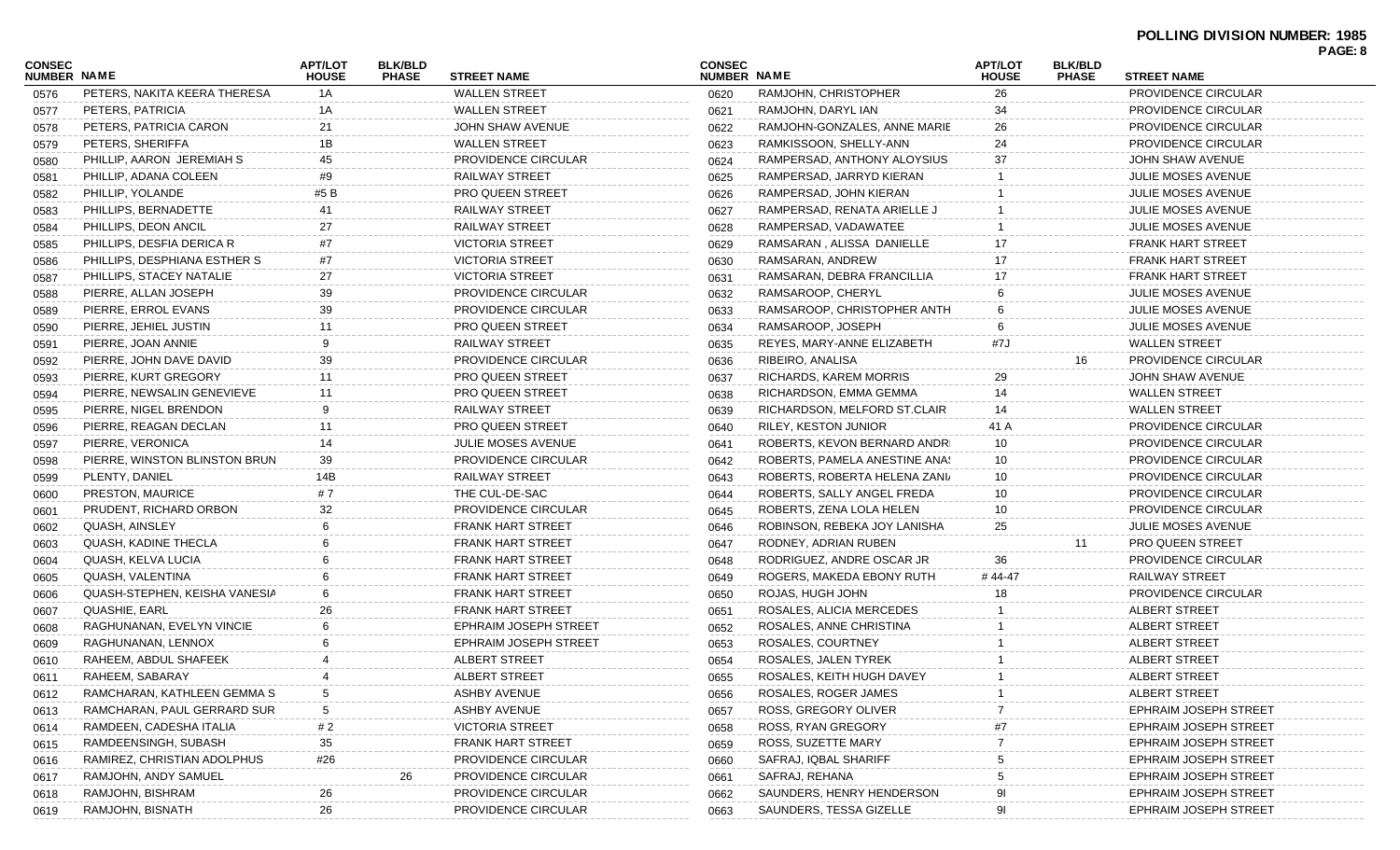| <b>CONSEC</b> |                                 | <b>APT/LOT</b> | <b>BLK/BLD</b> |                              | <b>CONSEC</b>      |                               | <b>APT/LOT</b> | <b>BLK/BLD</b> |                            | PAGE: 9 |
|---------------|---------------------------------|----------------|----------------|------------------------------|--------------------|-------------------------------|----------------|----------------|----------------------------|---------|
| NUMBER NAME   |                                 | <b>HOUSE</b>   | <b>PHASE</b>   | <b>STREET NAME</b>           | <b>NUMBER NAME</b> |                               | <b>HOUSE</b>   | <b>PHASE</b>   | <b>STREET NAME</b>         |         |
| 0664          | SAUNDERS, TRISHA GINELLE        | -91            |                | <b>EPHRAIM JOSEPH STREET</b> | 0708               | SUPERVILLE, EMMERSON          | 38             |                | PROVIDENCE CIRCULAR        |         |
| 0665          | SCOTT, CHARLENE KAREN           | LP50A          |                | <b>EPHRAIM JOSEPH STREET</b> | 0709               | SUPERVILLE, MARCIA REINA      | 38             |                | PROVIDENCE CIRCULAR        |         |
| 0666          | SCOTT-LOPEZ, BRANDON JASON D    | LP 52/1        |                | EPHRAIM JOSEPH STREET        | 0710               | SUPERVILLE, REAH SHELLY       | 38             |                | PROVIDENCE CIRCULAR        |         |
| 0667          | SEIFERT, ORAL BRIGID            | 21             |                | <b>JOHN SHAW AVENUE</b>      | 0711               | SUPERVILLE-O'BRIEN, SONIA A E |                | 38             | <b>PROVIDENCE CIRCULAR</b> |         |
| 0668          | SEOW, CANDACE ROSANNA           | 37             |                | JOHN SHAW AVENUE             | 0712               | TENIA, CHARISSE ABIGAIL       | #2J            |                | <b>PRO QUEEN STREET</b>    |         |
| 0669          | SEOW, JERRI-LEE CARLA           | 37             |                | JOHN SHAW AVENUE             | 0713               | TENIA, JOSEPH DANIEL          | 2J             |                | PRO QUEEN STREET           |         |
| 0670          | SEOW, KATERI KELLY GABRIELLA    | #37            |                | JOHN SHAW AVENUE             | 0714               | TENIA, JOY APRIL              | 13             |                | <b>PRO QUEEN STREET</b>    |         |
| 0671          | SEOW, NICOLAI AARON             | 37             |                | JOHN SHAW AVENUE             | 0715               | <b>TENIA, MARGARET</b>        | 10             | LP 13          | <b>PRO QUEEN STREET</b>    |         |
| 0672          | SHERWOOD, FREDDIE ROBERT        | 34             |                | SARITA PARK                  | 0716               | TENIA, RACHEL NAOMI           | 2J             |                | <b>PRO QUEEN STREET</b>    |         |
| 0673          | SINANAN, ANDRE                  | 32             |                | PROVIDENCE CIRCULAR          | 0717               | TENIA, WADE                   | 2J             |                | PRO QUEEN STREET           |         |
| 0674          | SINGH, ANNALISE CHRISTI-MARIE S | # 25           |                | <b>FRANK HART STREET</b>     | 0718               | TENIA, WENDY ELIZABETH        | 13             |                | <b>PRO QUEEN STREET</b>    |         |
| 0675          | SINGH, ARUNDEV                  | 25             |                | <b>FRANK HART STREET</b>     | 0719               | TENNIA, CHRISTINA             | 14             |                | <b>WALLEN STREET</b>       |         |
| 0676          | SINGH, FLORA                    | 25             |                | <b>FRANK HART STREET</b>     | 0720               | TENNIA, KARAN JENNIFER        |                | 14             | <b>WALLEN STREET</b>       |         |
| 0677          | SMITH, CHRISTINE DIANA          | 11             |                | JULIE MOSES AVENUE           | 0721               | TENNIA, SHANE CHRISTIAN       | 14             |                | <b>WALLEN STREET</b>       |         |
| 0678          | SMITH, DAVID TIMOTHY            | 11             | 11             | <b>JULIE MOSES AVENUE</b>    | 0722               | THOMAS, TERESA BERNADETTE     |                | #3             | <b>JULIE MOSES AVENUE</b>  |         |
| 0679          | SMITH, HAZEL ANN LYNETTE        | 9              |                | PROVIDENCE CIRCULAR          | 0723               | THOMAS-MAHABIR, CHRISTIANA D  |                | 11             | <b>FRANK HART STREET</b>   |         |
| 0680          | SMITH, JOEL JOHN                | 2              |                | <b>VICTORIA STREET</b>       | 0724               | THOMPSON, WENDY THERESA       | 1Α             |                | <b>WALLEN STREET</b>       |         |
| 0681          | SOLOZANO, KELLY-ANN MAURIAN N   | #28            |                | <b>FRANK HART STREET</b>     | 0725               | TOTESAUT, PAUL                | 25             |                | PROVIDENCE CIRCULAR        |         |
| 0682          | SOO YAM, GABRIEL KENYING        | 22             |                | <b>PROVIDENCE CIRCULAR</b>   | 0726               | TOUSSAINT, EVA                | #20            |                | FRANK HART STREET          |         |
| 0683          | SOO YAM, GABRIELLA CHO SHUN L   | 22             |                | PROVIDENCE CIRCULAR          | 0727               | <b>TYSON, ARTHUR LOUIS</b>    | 11             |                | PROVIDENCE CIRCULAR        |         |
| 0684          | SOO YAM, JUDITH HEATHER-ANN     | 22             |                | PROVIDENCE CIRCULAR          | 0728               | <b>TYSON, GARTH G</b>         | 011            |                | PROVIDENCE CIRCULAR        |         |
| 0685          | SOO YAM, SHAWN KEN YING         | 22             |                | PROVIDENCE CIRCULAR          | 0729               | TYSON, JOHN                   | 11             |                | PROVIDENCE CIRCULAR        |         |
| 0686          | SPALDING, JUDY SUSAN            | 21             |                | FRANK HART STREET            | 0730               | <b>TYSON, NICOLE TRICIA</b>   | 11             |                | PROVIDENCE CIRCULAR        |         |
| 0687          | SQUIRES, DANE MARLON            | $\overline{2}$ |                | <b>VICTORIA STREET</b>       | 0731               | TYSON, RUSSELL ANTHONY        | 11             |                | PROVIDENCE CIRCULAR        |         |
| 0688          | ST BERNARD, ANTHONY RION        |                | #6             | ROBINSON CIRCULAR            | 0732               | VALERE, JERON NICHOLAS        | 10A            |                | <b>SARITA PARK</b>         |         |
| 0689          | ST BERNARD, DAMION VERNON       |                |                | ROBINSON CIRCULAR            | 0733               | VALERE, JESSLE INNOCENT       | 10A            |                | PROVIDENCE CIRCULAR        |         |
| 0690          | ST BERNARD, KARLON JARED        |                |                | ROBINSON CIRCULAR            | 0734               | VALERE, LINA DENEASE          | 10A            |                | <b>SARITA PARK</b>         |         |
| 0691          | ST JOHN, STELLA                 | 37             |                | PROVIDENCE CIRCULAR          | 0735               | VALERE, SYDNEY                | 10A            |                | <b>SARITA PARK</b>         |         |
| 0692          | ST LOUIS, KRYSLL LATOYA MARY    | 1A             |                | <b>WALLEN STREET</b>         | 0736               | VALERE, TENEILLE KRYSTAL      | 10A            |                | <b>SARITA PARK</b>         |         |
| 0693          | ST MARTIN, EMANUEL              | 16             |                | <b>FRANK HART STREET</b>     | 0737               | VALERE, TISHA DAYNA           | 10A            |                | <b>SARITA PARK</b>         |         |
| 0694          | ST MARTIN, MARLON DAVID         | 16             |                | <b>FRANK HART STREET</b>     | 0738               | VIDALE-PLAZA, LINDY ANGELI    | #5             |                | <b>VICTORIA STREET</b>     |         |
| 0695          | ST MARTIN, MERVYN               | 16             |                | FRANK HART STREET            | 0739               | VILLAROEL, DERNIL DENSDALE    | 35P            |                | <b>SARITA PARK</b>         |         |
| 0696          | ST ROSE, JEROME CHRISTOPHER     |                | 13             | <b>PRO QUEEN STREET</b>      | 0740               | VINCENT, DANIEL ANTHONY       | #18            |                | <b>JULIE MOSES AVENUE</b>  |         |
| 0697          | STAFFORD, JEFFERY JASON         | 37             |                | PROVIDENCE CIRCULAR          | 0741               | VINCENT, DERICK LANSDALE W    | 18             |                | JULIE MOSES AVENUE         |         |
| 0698          | STAFFORD, JEROME JUDE           | 37             |                | PROVIDENCE CIRCULAR          | 0742               | VINCENT, MARY-LEE ABIGAIL     | 38             |                | <b>FRANK HART STREET</b>   |         |
| 0699          | STAFFORD, RAPHAELITA EMILY      | 37             |                | PROVIDENCE CIRCULAR          | 0743               | VINCENT, SIMONE DIONNE        | 38             |                | FRANK HART STREET          |         |
| 0700          | STEELE, CHARIS                  | 21             |                | JULIE MOSES AVENUE           | 0744               | WALCOTT, MARGARET             | 2 A            |                | <b>SARITA PARK</b>         |         |
| 0701          | STEELE, MAKEESHA HELEN          | 21             |                | JULIE MOSES AVENUE           | 0745               | WALCOTT, MURIEL JULIET        | 3              |                | <b>VICTORIA STREET</b>     |         |
| 0702          | STEWART, LU-ANN ABIGAIL         | LOT 32         | 45             | <b>SARITA PARK</b>           | 0746               | <b>WALCOTT, RONDELL</b>       | LP50D          |                | <b>VICTORIA STREET</b>     |         |
| 0703          | SUCRE, DORIL MIRIAM             | #18            |                | <b>FRANK HART STREET</b>     | 0747               | <b>WALKER, DELORIS</b>        |                | 27A            | PROVIDENCE CIRCULAR        |         |
| 0704          | SUEPAUL, NAMIR NICHOLAS         | #23            |                | <b>FRANK HART STREET</b>     | 0748               | <b>WALLACE, PATRICIA</b>      | 1Β             |                | <b>RAILWAY STREET</b>      |         |
| 0705          | SUEPAUL, NEAL                   | 23             |                | FRANK HART STREET            | 0749               | WARD, ENA MARIA               |                |                | <b>ASHBY AVENUE</b>        |         |
| 0706          | SUEPAUL, NEALA NATHALIE         | 23             |                | <b>FRANK HART STREET</b>     | 0750               | WARD, KATHY-ANN               |                |                | <b>ASHBY AVENUE</b>        |         |
| 0707          | SUKHRAJ, JASMATTIE              | $14 - 15$      |                | PRO QUEEN STREET             | 0751               | WARD, RONALD ANTHONY          |                |                | <b>ASHBY AVENUE</b>        |         |
|               |                                 |                |                |                              |                    |                               |                |                |                            |         |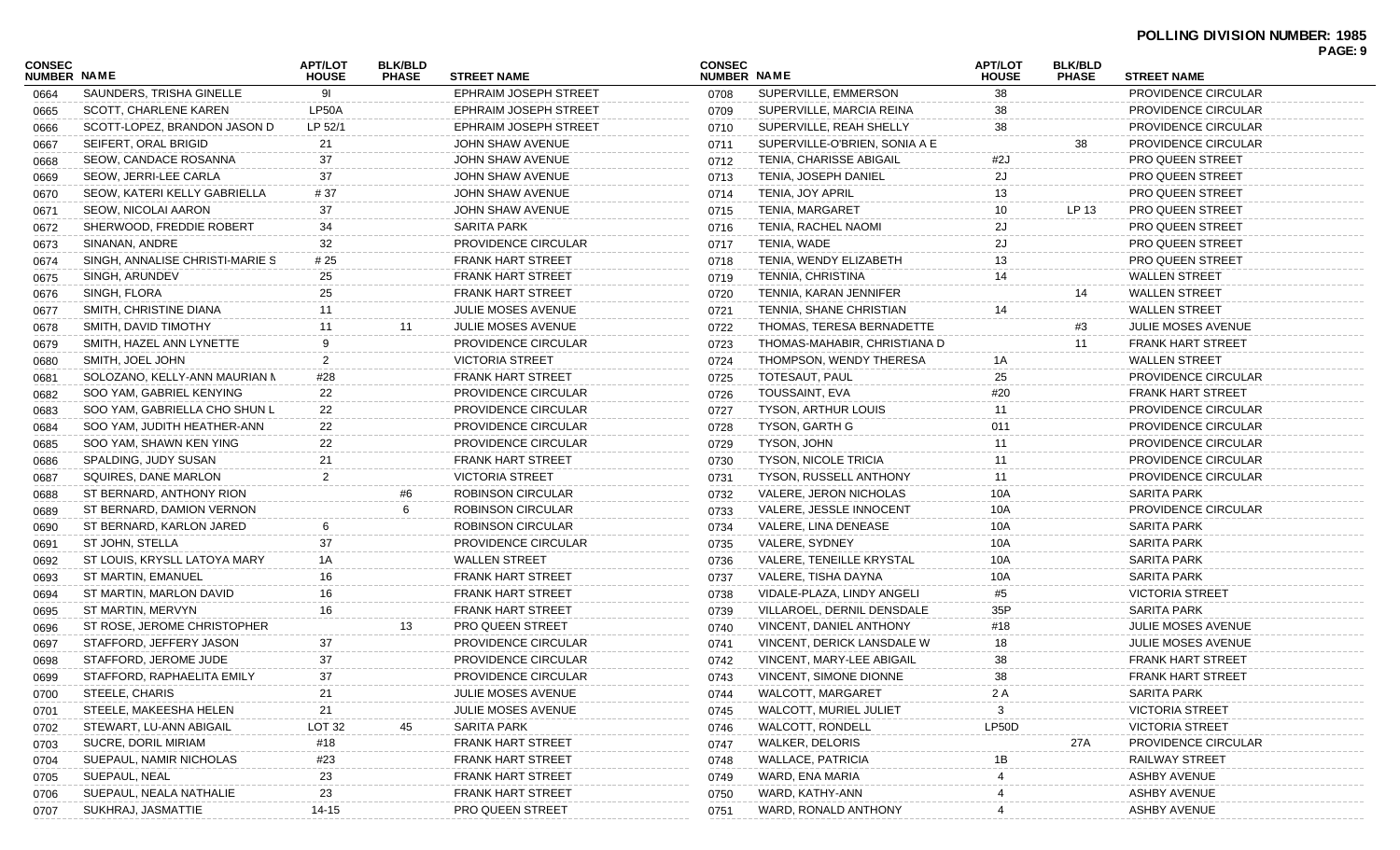| <b>CONSEC</b><br><b>NUMBER NAME</b> |                                    | <b>APT/LOT</b><br><b>HOUSE</b> | <b>BLK/BLD</b><br><b>PHASE</b> | <b>STREET NAME</b>       |
|-------------------------------------|------------------------------------|--------------------------------|--------------------------------|--------------------------|
| 0752                                | WELLINGTON, THERESA JOCELINE       | #39                            |                                | PROVIDENCE CIRCULAR      |
| 0753                                | <b>WESTON-TENIA, LISA MICHELLE</b> | 2J                             |                                | <b>PRO QUEEN STREET</b>  |
| 0754                                | WILKINSON, IAN MARTIN              | #21                            |                                | <b>FRANK HART STREET</b> |
| 0755                                | WILLIAMS, CANDICE JEWEL            | 33                             |                                | <b>FRANK HART STREET</b> |
| 0756                                | WILLIAMS, CARLENE LAUREN           | 30                             |                                | <b>FRANK HART STREET</b> |
| 0757                                | <b>WILLIAMS, CARLTON</b>           | 30                             |                                | <b>FRANK HART STREET</b> |
| 0758                                | WILLIAMS, DAVID MICHAEL            | 28                             |                                | PROVIDENCE CIRCULAR      |
| 0759                                | WILLIAMS, HEMRAJ                   | 13B                            |                                | <b>PRO QUEEN STREET</b>  |
| 0760                                | WILLIAMS, JACOB JOHN               | 28                             |                                | PROVIDENCE CIRCULAR      |
| 0761                                | WILLIAMS, MICHAEL IAN JR           | 33                             |                                | <b>FRANK HART STREET</b> |
| 0762                                | WILLIAMS, MICHAEL JOHN             |                                | 20                             | PROVIDENCE CIRCULAR      |
| 0763                                | WILLIAMS, MIRANDA FARYAL           | LOT <sub>3</sub>               | 2C                             | <b>ROBINSON CIRCULAR</b> |
| 0764                                | <b>WILLIAMS, PATRICIA</b>          | 33                             |                                | <b>FRANK HART STREET</b> |
| 0765                                | WILLIAMS, RASHEEDA                 | 28                             |                                | PROVIDENCE CIRCULAR      |
| 0766                                | WILLIAMS, SAMUEL RASHEED           | 28                             |                                | PROVIDENCE CIRCULAR      |
| 0767                                | WILLIAMS, WALT ANDY                | 30                             |                                | <b>FRANK HART STREET</b> |
| 0768                                | WILLIAMS-GARCIA, KAREEN RAJDAI     | 13B                            |                                | <b>PRO QUEEN STREET</b>  |
| 0769                                | WOO, ARLENE STEPHENIE              | 4                              |                                | <b>TERMINUS STREET</b>   |
| 0770                                | WOO, BARRY SYLVESTER               | 4                              |                                | <b>TERMINUS STREET</b>   |
| 0771                                | WOO, DENYSE CAMILLA                | 4                              |                                | <b>TERMINUS STREET</b>   |
| 0772                                | WOO, MICHELLE LEANNA SUZANNE       | 4                              |                                | <b>TERMINUS STREET</b>   |
| 0773                                | WOO, SHERWIN HUGH                  | 4                              |                                | <b>TERMINUS STREET</b>   |